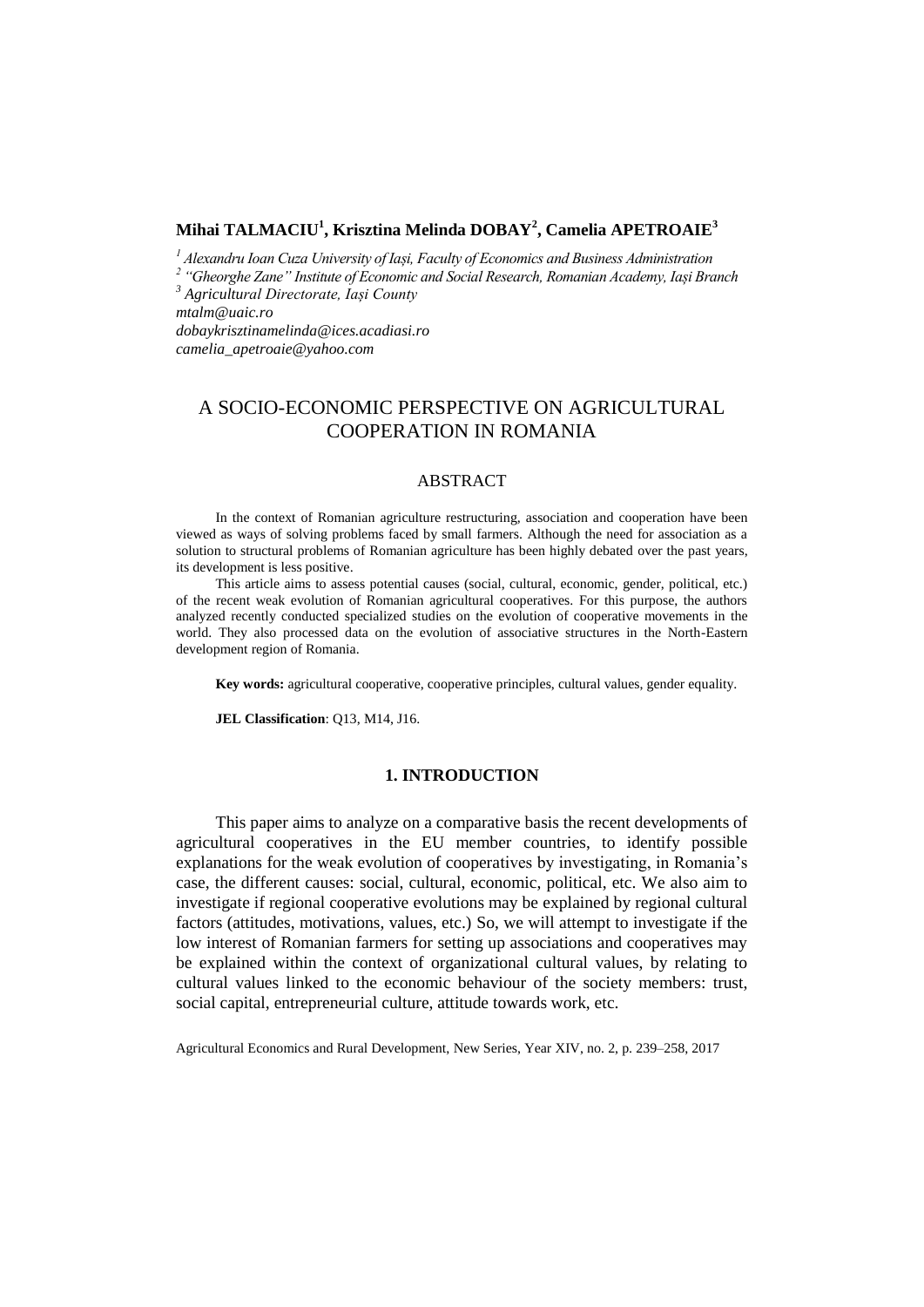## **2. STATE OF KNOWLEDGE**

The process of putting Romanian agriculture back on track on the basis of capitalism started in 1990, when the entire legislation in agriculture and food processing went through a radical reviewing, which determined deep structural changes in land property and in the types and forms of agricultural units. So, private property of agricultural land was re-established and small farms soon replaced large agricultural enterprises typical for the socialist times (the so-called agricultural production cooperatives and state agricultural enterprises). In this context, associations were viewed as the type of business able to solve multiple problems faced by small farms: increased fragmentation of properties, divestment, lack of agronomic knowledge or experience in farm management, difficulties in the efficient use of production, etc.

The need to set up market-oriented viable farms using associations and cooperatives has been largely debated and emphasized by academic, political, business, legal, social and other environments. Nevertheless, the measures encouraging small farmers by setting up agricultural associations turned up to be ineffective. So, most agricultural companies and associations established on the basis of Law 36/1991 (on agricultural companies and other forms of association in agriculture) have been dissolved out of various reasons: poor management, unfavourable weather conditions (drought, hail, heavy rain with floods), legal issues (related to labour legislation), etc. Even the adoption of the legal framework for agricultural cooperatives (Law 566/2004 on Agricultural Cooperation and Law 1/2005 on Cooperation) did not result in stirring the setting up of new cooperatives. A positive evolution of new agricultural associations and cooperatives was noticed after the country's accession to the European Union, in the period 2009–2012 (Cristina Barna, 2014), yet without managing to become a large-scale phenomenon (compared to the agricultural cooperation in the developed countries of the EU).

Although the integration of small farms into associations and cooperatives could bring them clear economic and market benefits, the interest for such business units is very low. The reserved attitude of landowners towards the idea of association and cooperation may have several explanations (Talmaciu, 2004): strong sense of land ownership and justified fear that by association this right may be altered, low effectiveness being recorded in companies set up after 1990 (due to poor management), the reserves of mental nature being caused by the bad experience of forced labour and collectivization in former agricultural cooperatives.

The cooperative defined as autonomous and voluntary association made up of several individuals sharing economic, social and cultural goals is a type of company having a double social and economic goal. The cooperative's activity is governed by cooperative principles: free and voluntary association, economic democracy (control and management), autonomy, transparency, solidarity (self-help), cooperation among cooperatives, and concern for the community (ILO, 2013).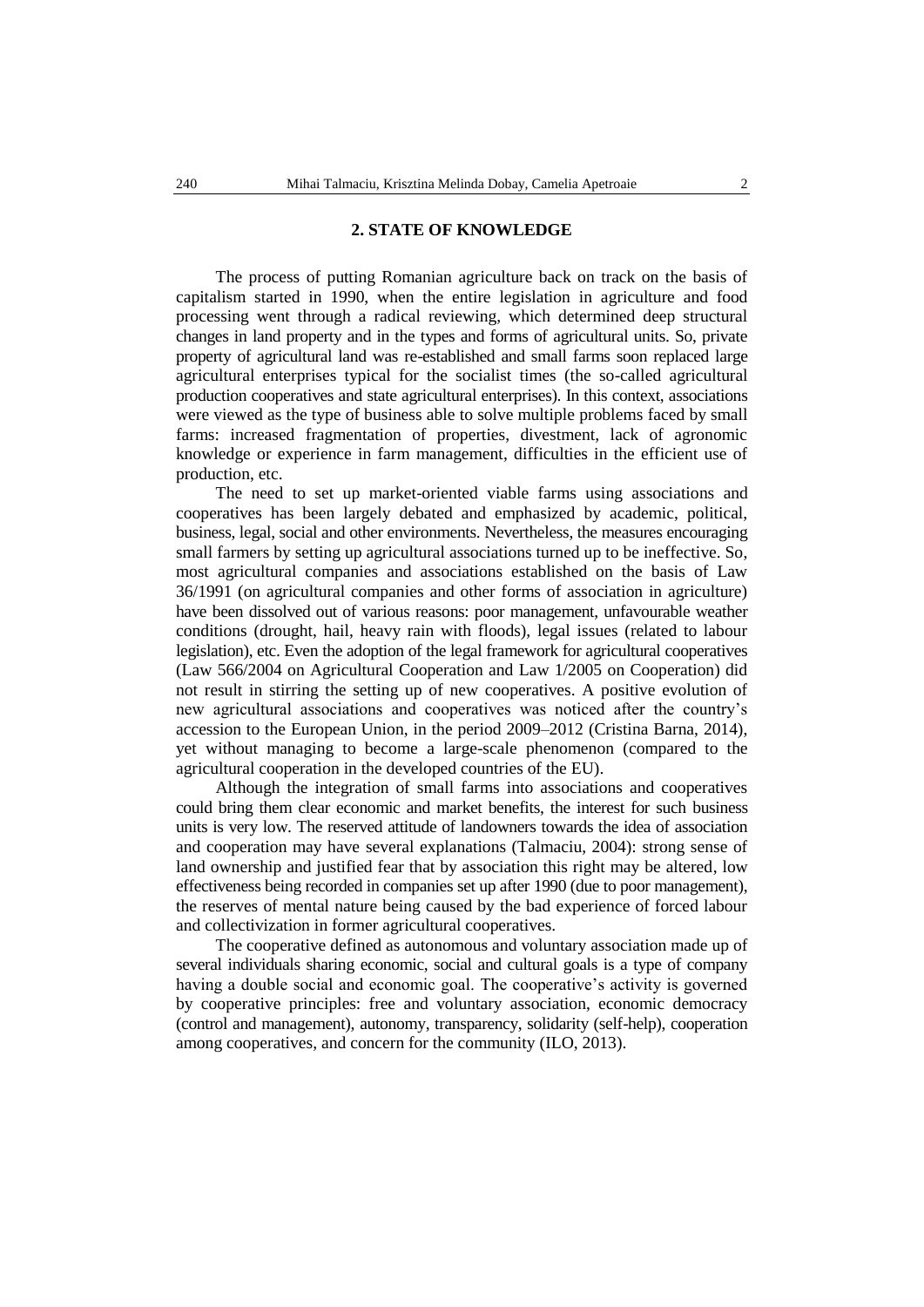According to a survey-based empirical study conducted on members of several types of agricultural cooperatives in Sweden aimed to identify factors that influence the trust in cooperative management and the commitment of cooperative members, these view cooperatives as social rather than economic organizations (Osterberg and Nilsson, 2009). This is due to the fact that it is very important for members to get involved in the democratic system of cooperative governance and they believe that cooperative organization should allocate more resources for ensuring the well-functioning of democratic participation of its members. So, the trust and support of members are very important for cooperative viability. The cooperative management should implement information communication systems through which members could understand that managers' decisions are in line with their interests. To reach this goal, they should be given the opportunity to express their opinions and be given credible explanations to support the decisions that are not in line with their desires (Osterberg and Nilsson, 2009). In this context, the aspects tightly linked to the cultural matrix of a country/region (attitudes, skills, abilities and moral values specific to the economic behaviour of the human factor) are more important for the viability and well-functioning of cooperatives compared to other types of companies.

In the last decades, several studies attempted to assess the importance of certain socio-economic and psychological features of cooperative members for the assessment of the success/failure of cooperatives to which they belong. Such behaviour features (Osterberg and Nilsson, 2009) are: farmers' decision to become members of a cooperative or to invest in another type of private company based on partnership, the way in which various cooperative practices (policies related to dividends, price paid to members for delivered raw products, size of activity of farms and their specialization, etc.) influence the members' opinions and attitudes, the importance of economic factors affecting the profitability of the cooperative members' farms on the way in which they express their satisfaction (commitment towards the cooperative, loyalty, etc.). Other studies showed the link between the farm size or the farmers' age and their attitude or behaviour in their relations with the cooperative to which they belong. Finally, some studies found that the development of cooperatives is slowed down by certain socio-psychological variables: lack of cohesion and understanding (Robinson and Lifton, 1993), conservative and individualist attitude (Siebert, 1994), traditional ideologies of their members that explain their preference for not investing their own capital into a cooperative (Fahlbeck, 2007).

Many studies confirm that trust is essential in a cooperative environment, both the trust among members and the trust in the cooperative management (James and Sykuta, 2005, 2006). Trust is a multidimensional concept incorporating both the cognitive and affective dimensions (Hansen, Morrow, Batista, 2002). Cognitive trust in the management of the cooperative is more important than the affective trust, especially in the case of cooperatives with complex activity (Hansen *et al*., 2002; Osterberg and Nilsson, 2009). The more farmers have the impression that their opinions, views or contribution are taken into consideration by the cooperative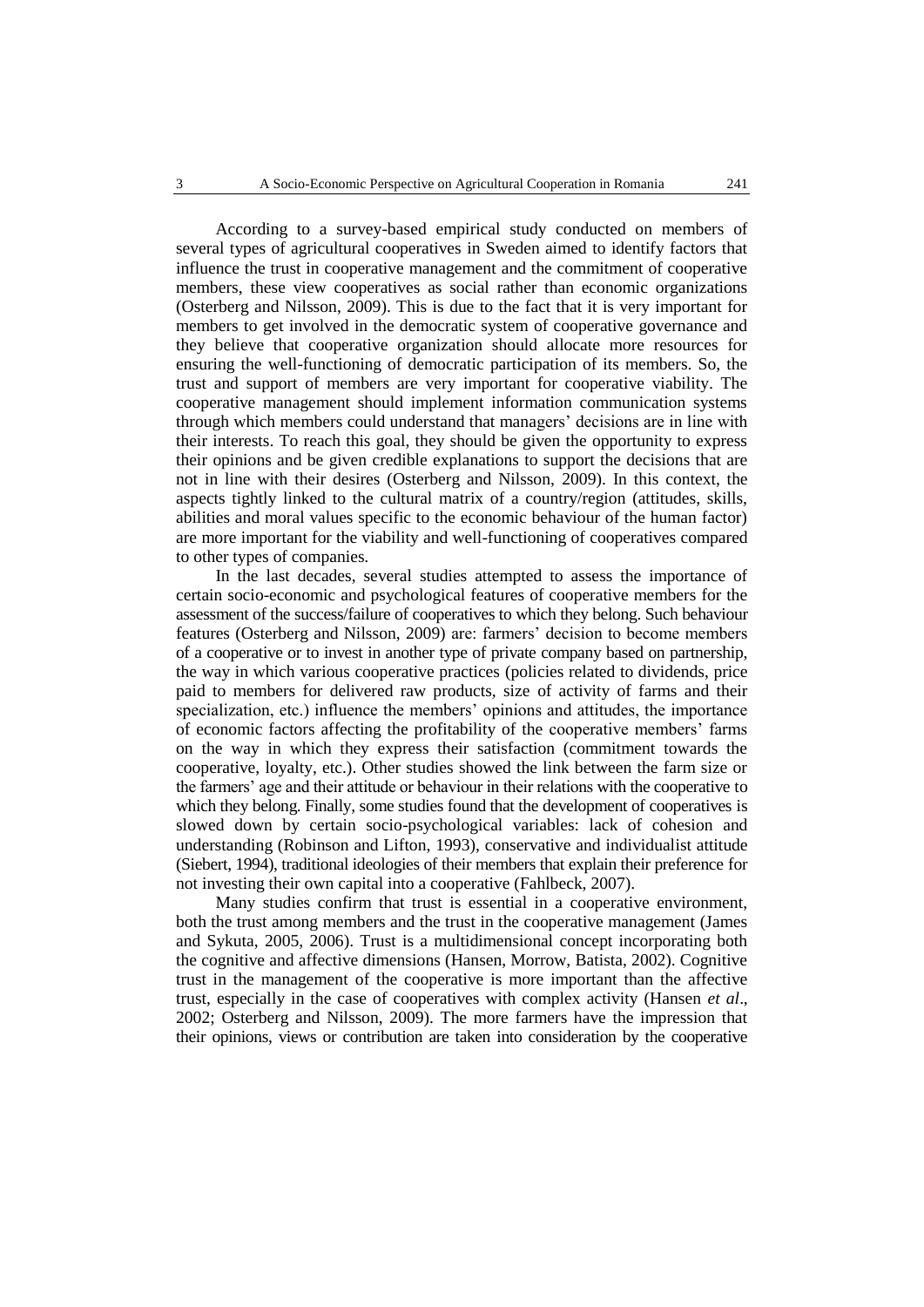managers, the more they will identify themselves with the organization, manifest higher trust towards the cooperative, and have less tendency to abandon the cooperative (Borgen, 2001; Osterberg and Nilsson, 2009).

Farmers' interest in setting up cooperatives and getting involved in developing the organizations to which they belong may be analyzed from the perspective of influence of such cultural variables such as: trust, social capital, entrepreneurial culture, attitude towards intense labour and new ideas adopted from outside and also by means of the so-called "Asian values": dignity, self-respect, patience, perseverance, moderation, virtuous behaviour (Weil, 2007; Hofstede 2010).

In the business literature, certain concepts emerge, like managerial culture, leadership and organizational culture, which are tightly linked and influenced by national cultures and their dimensions. The culture resulting from values, beliefs, symbols, social ideals or moral values shared by the members of a community or social group, is developed early in life (Hofstede, 1980) and it is influenced by the institutional context, leading to the formation of behavioural models manifesting a relative stability and continuity in time (Hofstede, 1980; Mueller and Thomas, 2001). The model developed by Hofstede includes 6 *national cultural dimensions* that put a mark on the organizational culture (Hofstede, 2010):

*1) Distance to power* (more equal than others) that starts from the premise that power is distributed unequally in all societies, therefore those having more power may determine the behaviour of others. Therefore, a few features of societies with low distance to power distance are the following: high importance attributed to social relations (not to social status), interdependence between the most and the least powerful people, decentralization of professional relations, relatively low payment gaps between the top and the bottom of the hierarchy, democratic nature of management (not autocratic), subordinates expect to be consulted (do not expect to be told what to do), equal rights for all, high focus on dialogue (not on violence/force).

*2) Collectivism versus individualism* (I, we, and they) refers to the prevalence of group or individual interest. A few characteristics of individualist societies are: prevalence of core or individual family (not of extended family) interests, focus on the formation of personal identity (the ego) in the education of children, the same standards applied to all (no distinction is made between standards applied to members of internal and external groups), to say what you think is a feature of the honest person, communication with a rich context, employment decisions based on skills and rules, management of individuals (not of groups), clients benefit from the same treatment (universalism), open sharing of feelings is recommended, the main goal prevails over relation.

*3) Masculinity versus femininity* (he/she, she/he) refers to valuing a bold (masculine) behaviour oriented towards: gain, recognition, promotion or activities involving challenges; or modest (feminine) behaviour oriented towards: promoting good work relations with the direct superior, cooperation and collaboration, safety of employment, ensuring a pleasant work environment for yourself and the family; and to the roles played by men and women in society. Therefore, a few features of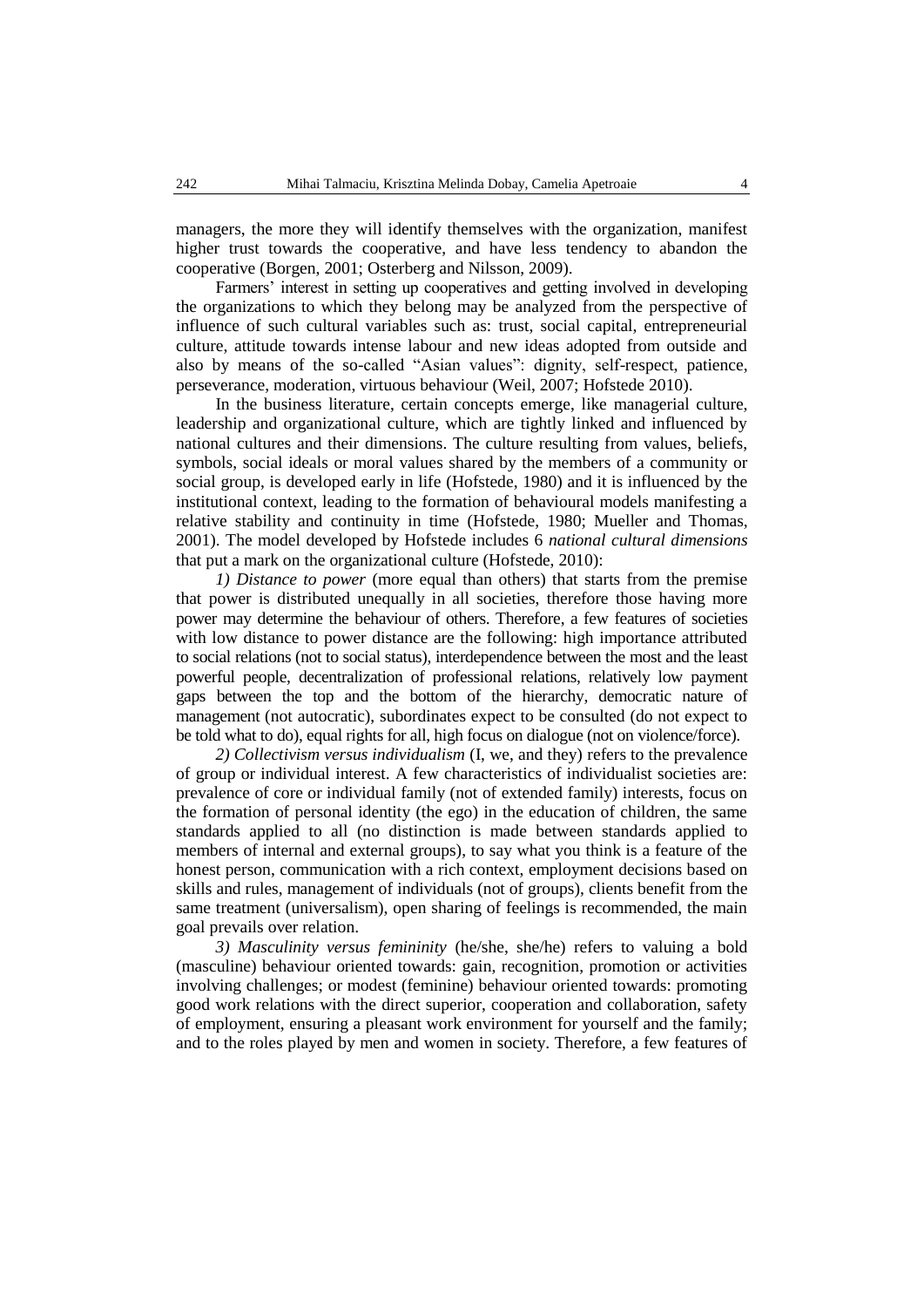feminine societies are: high importance attributed to relations and quality of life (not to challenge, recognition and gain), both men and women tend to be modest, in families both parents have similar roles and responsibilities, single standard – both men and women are subjects (not the man a subject and the woman an object), management based on intuition and consensus (not on brutality and aggressiveness), conflicts solved by compromise and negotiations, preference for small organizations, you work to live (not live to work), career is optional for both genders, more women in highly specialized jobs, humanization of work through contact and cooperation, competitiveness in agriculture and services.

*4) Uncertainty avoidance* (what is different is dangerous) refers to the degree to which members of a culture feel threatened by ambiguous, uncertain or unknown situations. In societies characterized by low propensity to uncertainty avoidance, it is viewed as a normal feature of life, stress and anxiety are low, what is different is viewed as strange (not dangerous), you have to work hard only when it is needed. So, people tend to change jobs often, managers focus more on strategy (not on current activity), they focus on decision-making (not on the content of decisions), there is a higher propensity to innovation (not to applications), etc.

*5) Short-term versus long-term orientation* (yesterday, now, later) refers to the cultivation of virtues oriented towards future reward (persistence and moderation), in case of long-term orientation, or virtues linked to the past and present (respect for tradition, face-saving, fulfilment of social obligations) in case of short-term orientation.

*6) Indulgence versus restraint* (light or darkness) refers to happiness or subjective state of well-being and a tendency allowing a relatively free satisfaction of basic human desires related to joy of living and entertainment (indulgence), or belief that the above-mentioned tendency should be limited and regulated through strict social norms (restraint). So, indulgent societies have the following features: positive attitude (not cynicism), optimism, high importance given to leisure and friends, a more satisfactory family life, freedom of speech is viewed as being very important, relaxed gender roles, extroverted personalities, temperance is less important, etc.

Some authors define culture (Triandis, 1995) as a process of "setting mentalities" or a mental framework resulting from values, beliefs, symbols and social ideals shared by members of a community or social group.

## **3. MATERIAL AND METHOD**

The authors reviewed the rich literature on culture (organizational culture, cultural dimensions, cultural values, cultural matrix), as well as the studies on the implications of cultural variables on the management/cooperative members relation (Hofstede, Triandis, Weil, Osterberg, Nilsson, Hansen, Siebert).

In this study, we applied Hofstede's model based on the 6 national cultural dimensions, analysing data in order to identify the influence of cultural values on the development of cooperatives in different countries. To analyze the influence of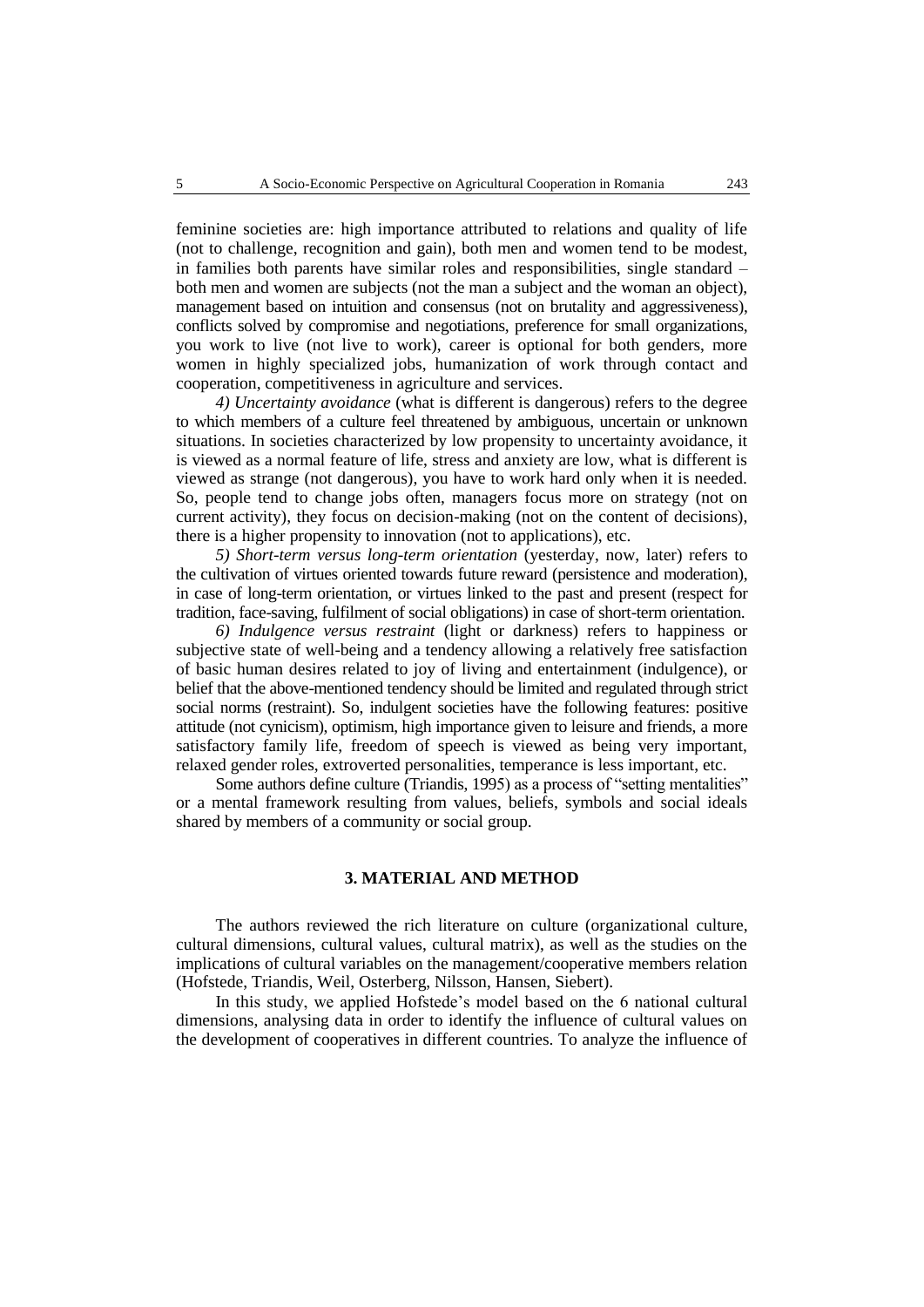specific cultural variables on the development of cooperation in Romania, the *World Values Survey Wave 6: 2010–2014* database was used. We used statistical data on global and local cooperation from different sources: *Global Census on Cooperatives 2013–2014, The Power of Cooperation. Cooperatives Europe Key Figures 2015 and The Atlas of Social Economy* (2014). These analyses were completed by qualitative assessments from reports, studies and other academic studies in the field.

### **4. RESULTS AND DISCUSSIONS**

## 4.1. GLOBAL COOPERATION – A GENERAL VIEW

The study of economic and social incidence and impact of cooperatives on global economy is difficult to conduct, as there are no homogenous data on: the global number of cooperatives and their distribution by regions and countries, the number of members, clients and employees of cooperatives, their turnover and total value of assets.

According to the Global Census on Cooperatives conducted by the United Nations Department of Economic and Social Affairs, it was found that that there were around 2.6 million cooperatives with over 1 billion members and clients in 145 countries in the period 2013–2014 (Tables 1 and 2).

| Region                                                                      | No.<br>(thousands) | Members/<br>clients<br>(thousands) | Employees<br>(thousands) | Gross added values<br>(million USD) |
|-----------------------------------------------------------------------------|--------------------|------------------------------------|--------------------------|-------------------------------------|
| Sub-Saharan Africa                                                          | 85.3               | 18,509.6                           | 10.9                     | 851.6                               |
| Asia                                                                        | 1,933.3            | 484,105.7                          | 4,306.5                  | 653,629.2                           |
| Caribbean                                                                   | 1.1                | 3,584.5                            | 54.6                     | 182.7                               |
| Europe                                                                      | 356.4              | 388,006.5                          | 5,248.9                  | 1,482,481.6                         |
| Latin America                                                               | 42.8               | 44,179.1                           | 816.1                    | 18,360.2                            |
| MENA (Middle East and North Africa)                                         | 162.8              | 4.537.1                            | 37.7                     | 3.619.4                             |
| North America                                                               | 31.1               | 134,725.9                          | 1,675.8                  | 744,228.1                           |
| Oceania                                                                     | 2.0                | 14,142.8                           | 460.3                    | 59,543.3                            |
| Source: Processed data based on the Global Census on Cooperatives 2013-2014 |                    |                                    |                          | <b>I</b> Inited                     |

*Table 1* 

Global cooperation, absolute value

on the Global Census on Cooperatives 2013–2014, United Nations Department of Economic and Social Affairs

### From this table, we found out the following:

– 12.6 million employees work in about 770,000 cooperatives (0.2% out of global population, data do not include the employees of the 982,400 agricultural cooperatives of China);

– in countries with developed cooperation, the economic contribution of cooperatives exceeds 10% of GDP (New Zealand  $-20%$ , the Netherlands  $-18%$ , France –  $15%$ , Finland –  $14%$ );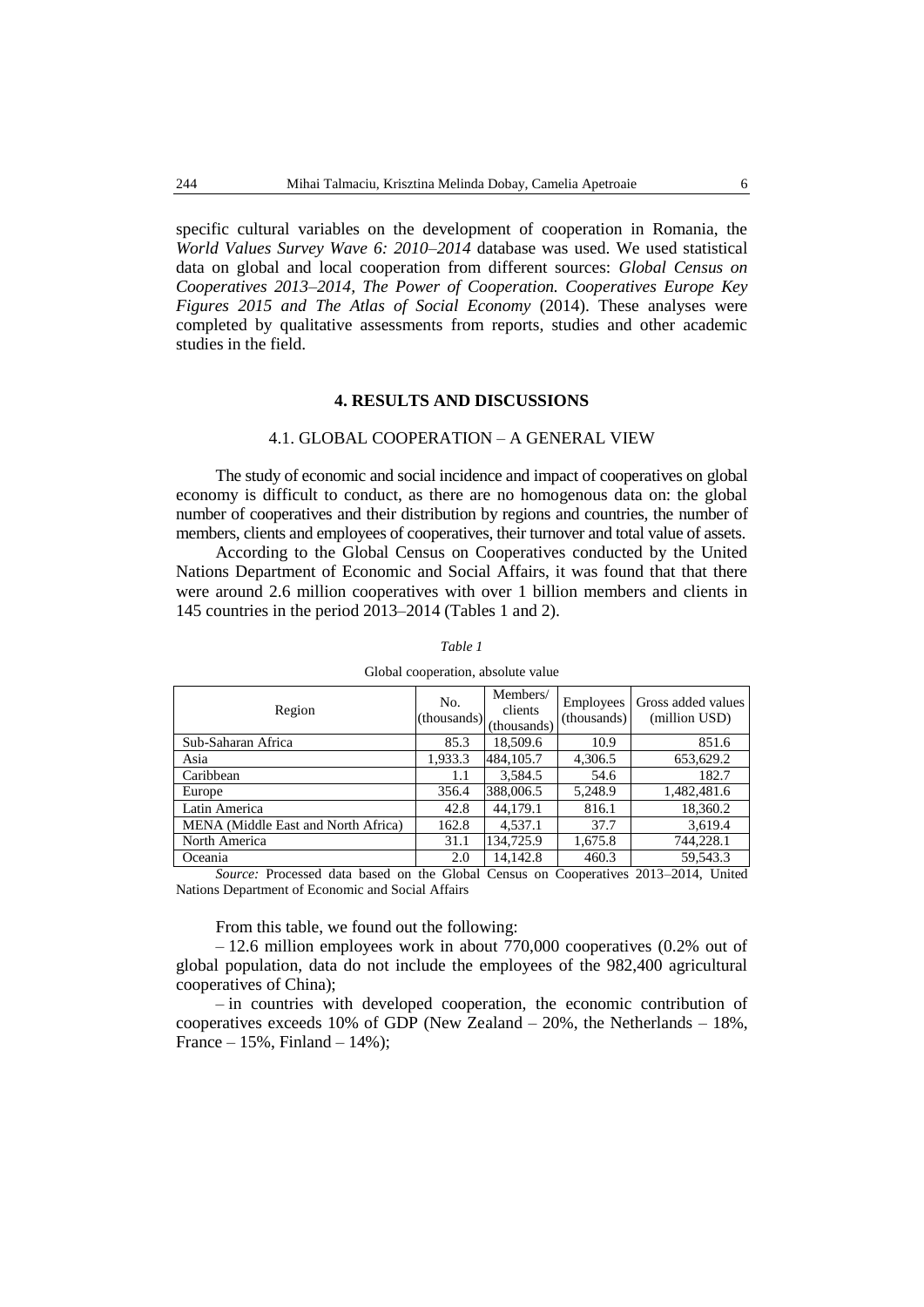– 50% out of total number of members and clients of cooperatives at global level are found in European countries, i.e. 42% of total employees;

– cooperatives in Europe contribute by 50% to the gross global revenue, while together the cooperatives from Europe, North America and Asia amount to 97%;

– three quarters of cooperatives are concentrated in Asian countries, but their size is lower compared to those from Europe and America.

| `able |
|-------|
|-------|

| Region                              | No. of coop. | Members/<br>clients |       | Employment Share in GDP |
|-------------------------------------|--------------|---------------------|-------|-------------------------|
| Sub-Saharan Africa                  | 3.26         | 1.70                | 0.09  | 0.08                    |
| Asia                                | 73.94        | 44.34               | 34.15 | 3.25                    |
| Caribbean                           | 0.04         | 0.33                | 0.43  | 0.13                    |
| Europe                              | 13.63        | 35.54               | 41.62 | 7.08                    |
| Latin America                       | 1.64         | 4.05                | 6.47  | 0.33                    |
| MENA (Middle East and North Africa) | 6.23         | 0.42                | 0.30  | 0.27                    |
| North America                       | 1.19         | 12.34               | 13.29 | 7.14                    |
| Oceania                             | 0.08         | 1.30                | 3.65  | 3.46                    |

Development of cooperatives by global regions, %

*Source:* Processed data based on the Global Census on Cooperatives 2013–2014, United Nations Department of Economic and Social Affairs

There are countries where a person may belong to several cooperatives, like in France, with a population of around 65 million inhabitants and 147 million members and clients of cooperatives, one person belonging to 2.26 cooperatives on the average.

Concerning *the development of agricultural cooperatives,* the following data are relevant (Global Census on Cooperatives 2013–2014):

– agricultural cooperatives account for 48.7% of total number of cooperatives (1,224,650 out of total 2,514,590);

– agricultural cooperatives hold 11.4% of total members and clients (122,120,167 out of total 1,071,790,167);

– 9.4% of total employees belong to agricultural cooperatives;

– agricultural cooperatives hold only 0.68 % of total assets;

– 11.4% of total gross revenue comes from agricultural cooperatives.

## 4.2. THE DEVELOPMENT OF COOPERATIVES AND THE NATIONAL CULTURAL DIMENSIONS

According to the *Global Census on Cooperatives*, conducted at the initiative of the United Nations Department of Economic and Social Affairs, 9 out of the most cooperatized 10 economies in the world are found in Europe (ranking based on the Cooperative Economy Index). An explanation for the development of cooperative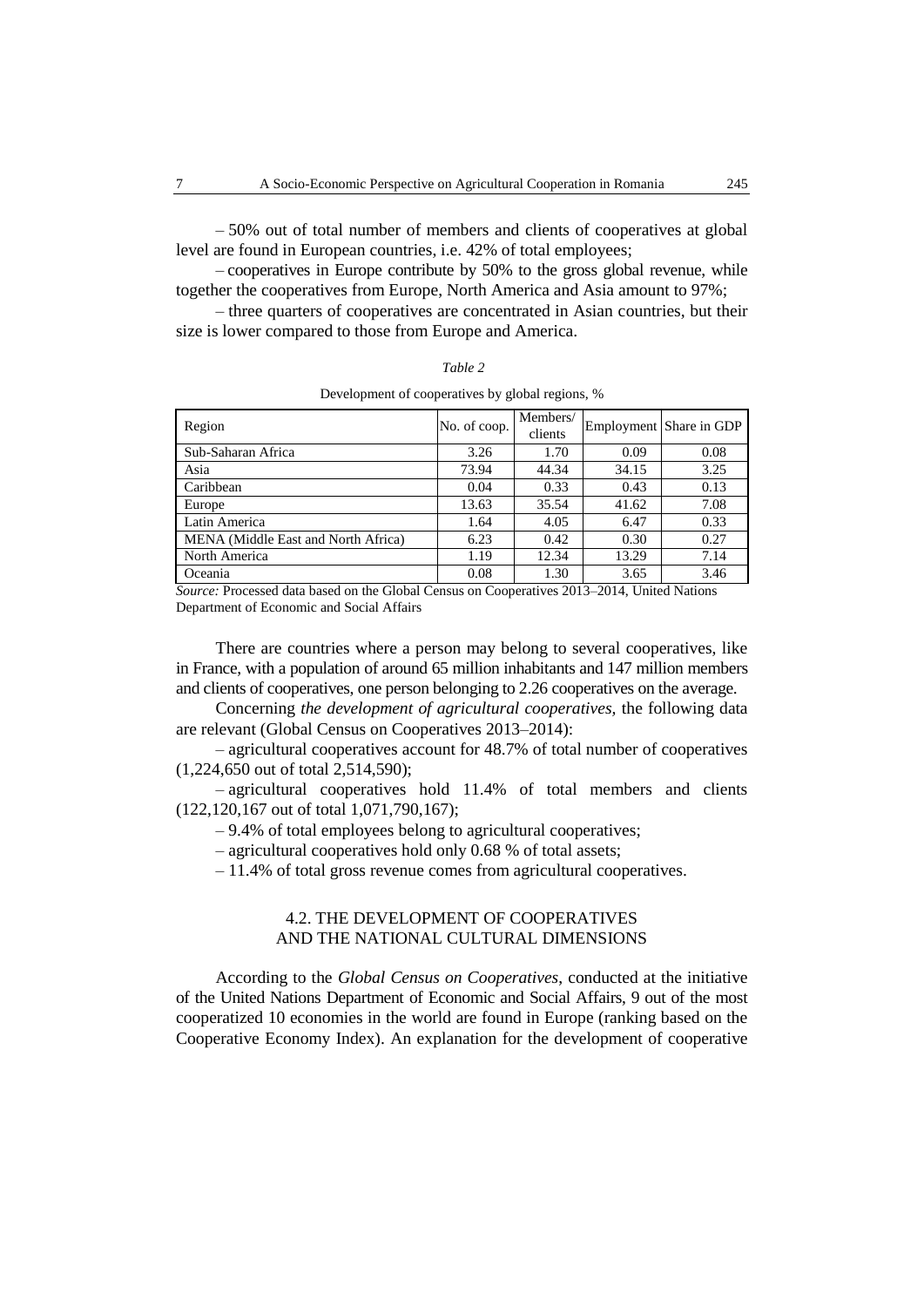economy in these countries may be related to the national cultural dimensions (Hofstede's model). Cooperative organizations have mainly a social nature, also revealed by the fact that two-thirds of the countries with developed cooperation are found among the 20 top countries by the Social Progress Index (*Global Census on Cooperatives*, 2014). In this context, the organizational cultural dimensions could explain, to a certain extent, the uneven development of cooperation by global regions and countries. To identify the cultural features of countries with developed cooperation, Table 3 presents the tendencies regarding the national cultural dimensions manifested in these countries based on Hofstede's model.

| ,,,,<br>ι. |  |
|------------|--|
|------------|--|

Cultural dimensions of countries with developed cooperation movement

|                    |                |          | Cultural dimension |                          |           |             |            |  |
|--------------------|----------------|----------|--------------------|--------------------------|-----------|-------------|------------|--|
| $CEI^*$            |                | Power    | Collectivism       | Masculinity. Uncertainty |           | Indulgence  | <b>STO</b> |  |
| Country            | Position       | distance | VS.                | VS.                      |           | VS.         | VS         |  |
|                    |                |          | Individualism      | Femininity               | avoidance | Restraint   | LTO        |  |
| New Zealand        |                | Low      | Individ.           | Masculine                | Weak      | Indulgence  | <b>STO</b> |  |
| France             | 2              | Medium   | Individ.           | Feminine                 | Strong    | Indulgence  | <b>LTO</b> |  |
| Switzerland        | 3              | Low      | Individ.           | Masculine                | Strong    | Indulgence  | <b>LTO</b> |  |
| Finland            | $\overline{4}$ | Low      | Individ.           | Feminine                 | Strong    | Indulgence  | <b>STO</b> |  |
| Italy              | 5              | Medium   | Individ.           | Masculine                | Strong    | Restraint   | <b>LTO</b> |  |
| <b>Netherlands</b> | 6              | Low      | Individ.           | Feminine                 | Weak      | Indulgence  | <b>LTO</b> |  |
| Germany            | 7              | Low      | Individ.           | Masculine                | Strong    | Restraint   | <b>LTO</b> |  |
| Austria            | 8              | Low      | Individ.           | Masculine                | Strong    | Indulgence. | <b>LTO</b> |  |
| Denmark            | 9              | Low      | Individ.           | Feminine                 | Weak      | Indulgence  | <b>STO</b> |  |
| Norway             | 10             | Low      | Individ.           | Feminine                 | Weak      | Indulgence  | <b>STO</b> |  |

\*Ranking by Cooperative Economy Index

STO – short term orientation, LTO – long-term orientation

*Source*: adapted from Hofstede (2010) and *Global Census on Cooperatives* (2014)

From Table 3, we may reach the following conclusions related to the cultural features of countries with developed cooperation:

– most countries have low power distance (except for Italy and France that have medium power distance), which leads us to the idea that the cooperative principle of democratic control and management applies, operates properly and the members take active part in the management and daily operations of cooperatives they belong to;

– all countries are characterized by individualism, which shows the preference of members for promoting the interests of the core family (not the extended family), applying the same standards to all, expressing freedom of thought, speech and decision-making. It may have implications on applying the principles of voluntary association, democratic control and management, autonomy and transparency.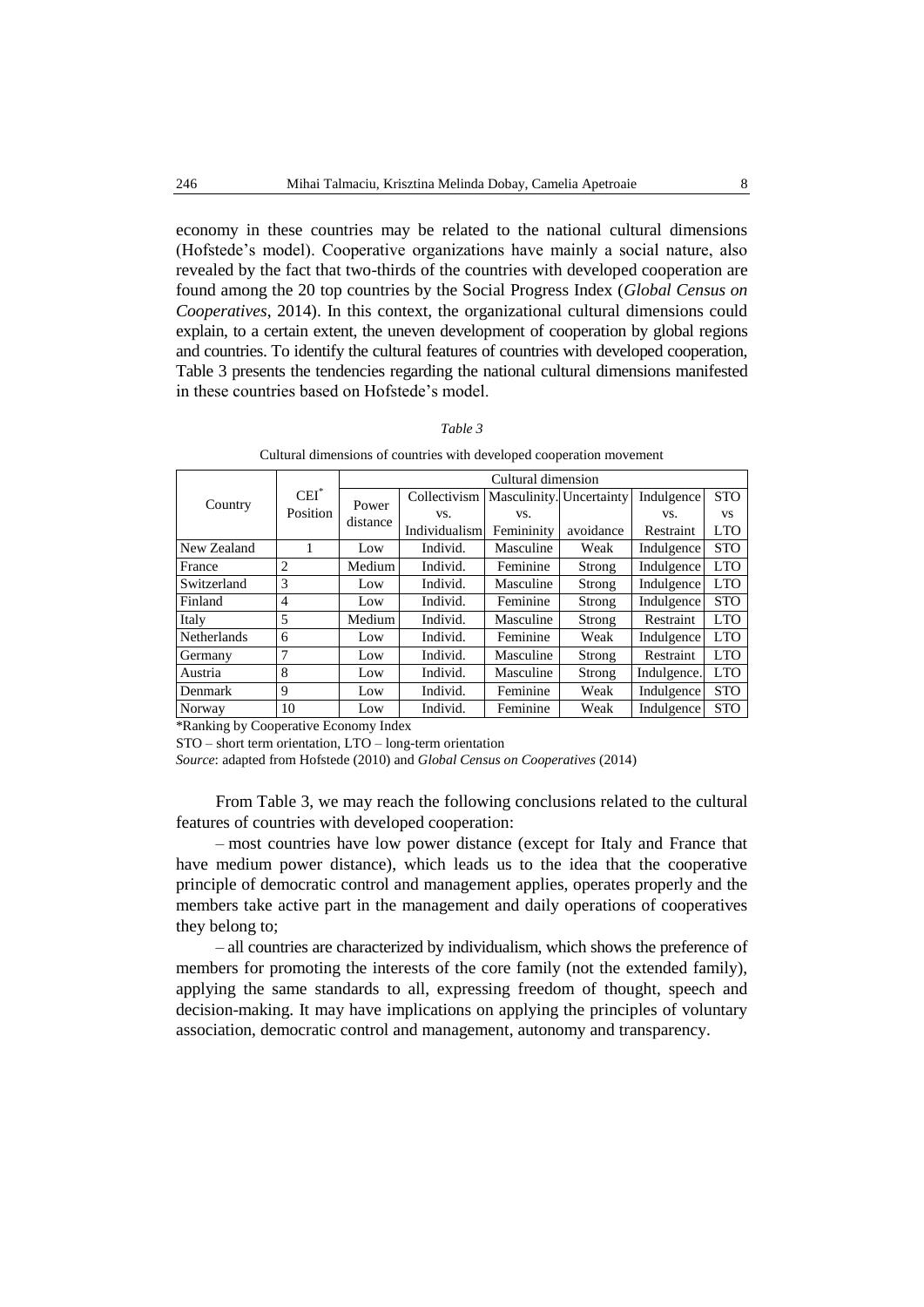– as regards the cultural dimension masculinity versus femininity and uncertainty avoidance, we may note that these are divided almost into masculine and feminine countries and countries with high and low uncertainty avoidance. This leads us to the conclusion that these dimensions have a relatively low influence on the development of cooperation.

– concerning the two last cultural dimensions (indulgence versus restraint, short or long-term orientation), we can notice that most countries are characterized by high indulgence (except for Germany and Italy where preference for restraint was found) and propensity to long-term orientation (with four exceptions: New Zeeland, Finland, Denmark and Norway, where short-term orientation prevails). The propensity to indulgence (characterized by positive, open and optimist attitude, or high importance given to freedom of speech, spending time with friends) leaves a mark on all cooperative principles due to increased trust among society members and on the development of cooperation implicitly.

Briefly, the link between the national/regional cultural dimensions and the development of cooperatives is shown in Figure 1. In Romania's case, the values in brackets represent the index for each cultural dimension and in case of other countries from Top 10, the ranking in the hierarchy based on the cooperative economy index (CEI) is mentioned.

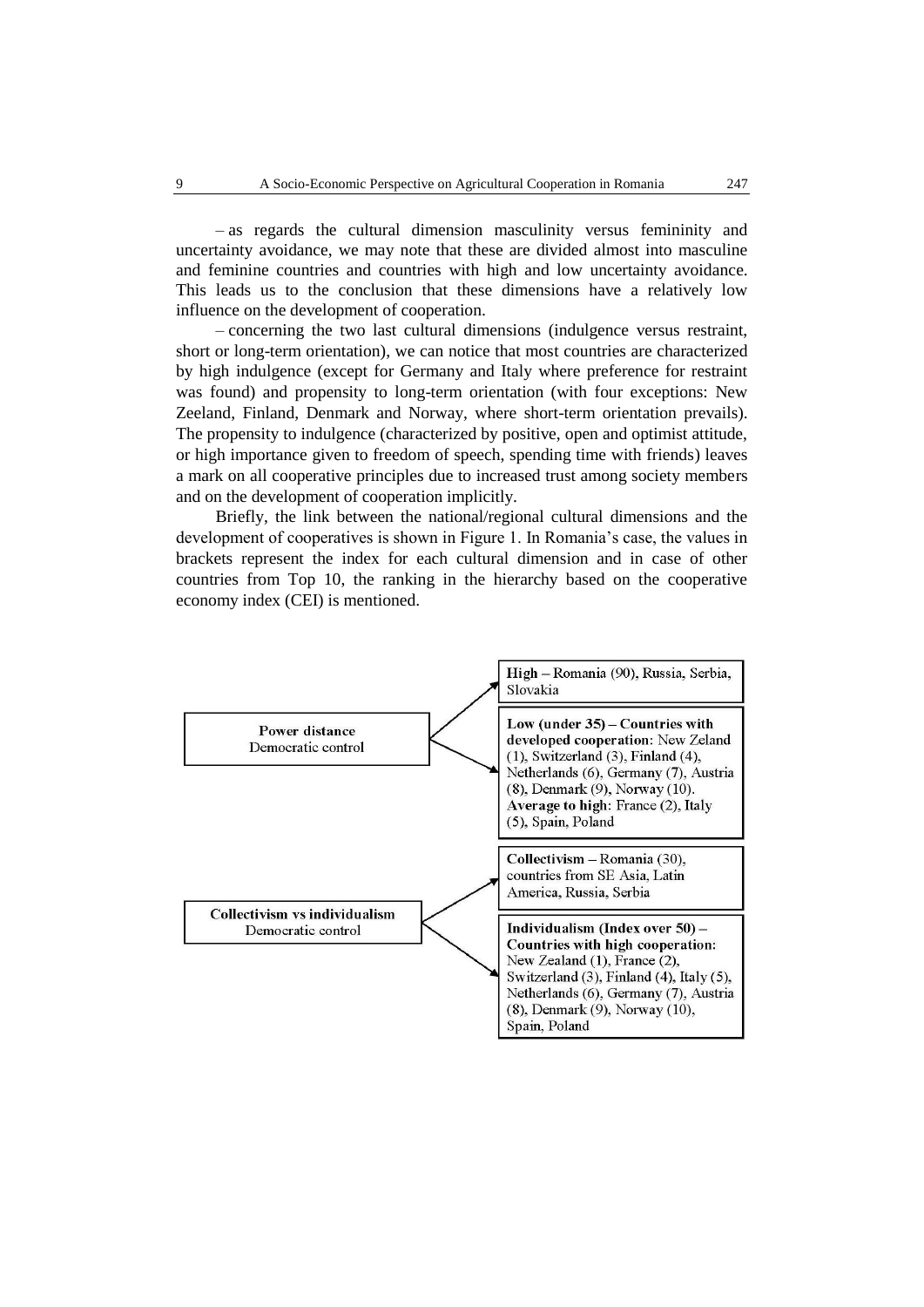

Figure 1. The role of national/regional organizational cultural dimensions in cooperative development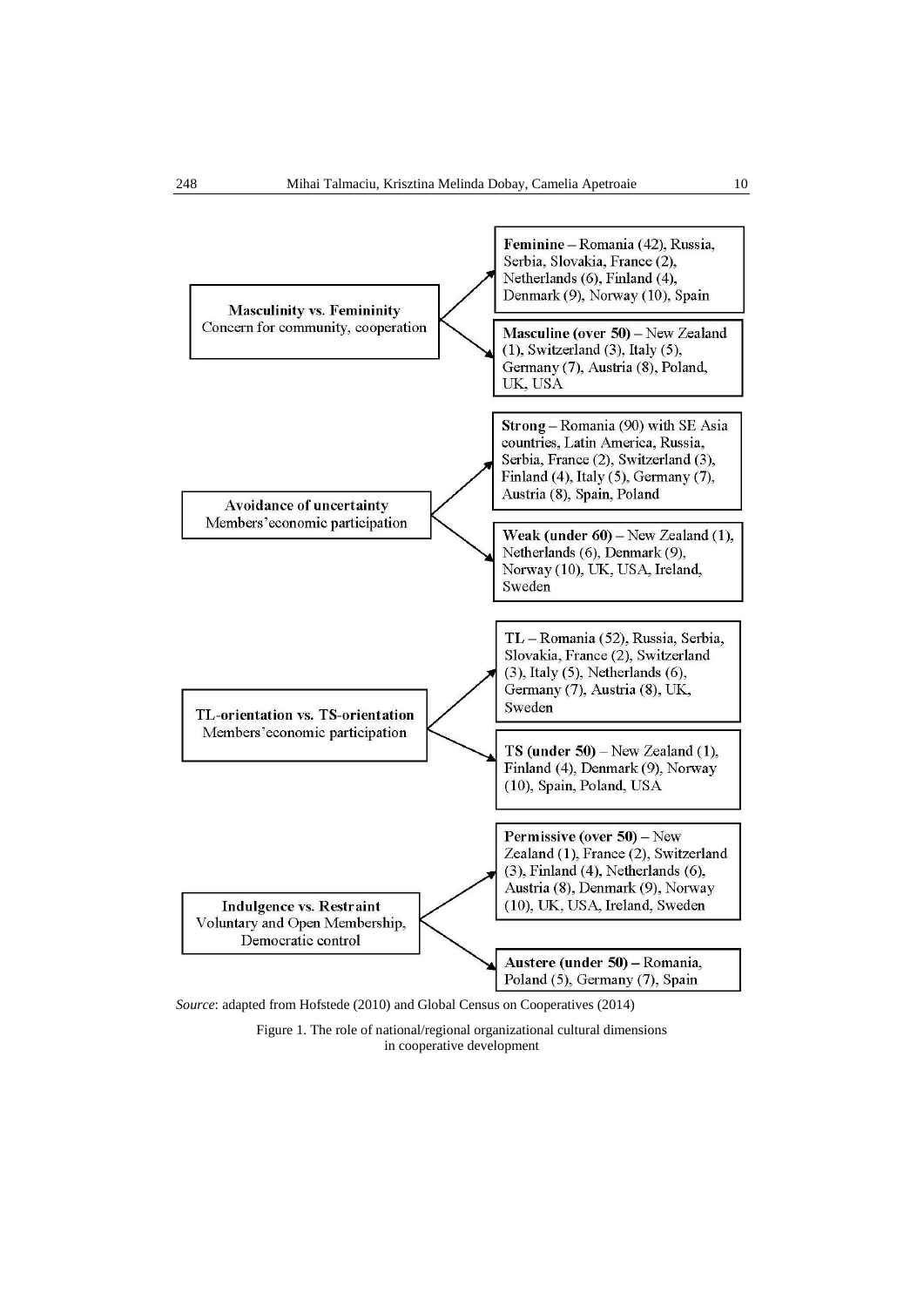## 4.3. AGRICULTURAL COOPERATION DEVELOPMENT IN ROMANIA – AN APPROACH FROM THE CULTURAL DIMENSION PERSPECTIVE

If we analyze the development of cooperative economy in Romania in the European context, we can notice that this is extremely weak. So, according to the data provided by the report *"The power of cooperation. Cooperatives Europe key figures 2015"*, the cooperative economy in Romania has the following characteristics:

1. Romania ranks  $19<sup>th</sup>$ , among the 27 European countries included in the study, by the number of cooperatives in one million inhabitants (with 84.62 organizations /1 million inhabitants);

2. the cooperative economy of Romania ranks  $26<sup>th</sup>$  among the 27 countries, by turnover per member, with 449 Euro and ranks the last by turnover per employee, with only 20,563 Euro;

3. as regards the share of members of cooperatives in total population, the cooperation in Romania ranks  $19<sup>th</sup>$ , with only 3.38% (compared to the Netherlands with 117.84%, or Finland with 85.54%);

4. Romania ranks  $17<sup>th</sup>$  by the number of members per cooperative, with almost 400 members/cooperative;

5. as regards the share of employees of cooperatives in total employed population, Romania ranks  $19<sup>th</sup>$ , with only 0.18% (compared to Italy 5.27%, or France 4.66%);

6. Romania ranks  $26<sup>th</sup>$  by turnover reported by cooperatives against GDP with 0.2% (compared to 20.48% in Finland or 14.34 % in France).

As regards regards the development of agricultural cooperatives in Romania, these are poorly developed, yet with a special dynamics in the recent years, reflected by the following indicators (Barna, 2014; the Romanian Centre for European Policies, 2016):

– accelerated growth of the assets of agricultural cooperatives with a growth rate of 114.8% in 2012 compared to 2011;

– the total revenue of cooperatives increased by 34.09% in 2012 compared to 2011 and the total profit by 34.41%;

 $-24.1\%$  of total cooperatives in 2011 and 31.5% in 2012 had no revenues, while the cooperatives with profit amounted to 49.8% in 2011 and 61% in 2012;

– the salaried personnel in the agricultural cooperatives grew slightly from 224 in 2011 to 247 in 2012, with under 1 salaried employee per cooperative on the average in 2012. As regards the distribution of the number of salaried employees, we found that 73.6% of total cooperatives in 2011 and 74.5% in 2012 had no salaried employee;

– growth of the number of agricultural cooperatives from 275 units in 2011 to 356 in 2012 and 743 at the beginning of 2015.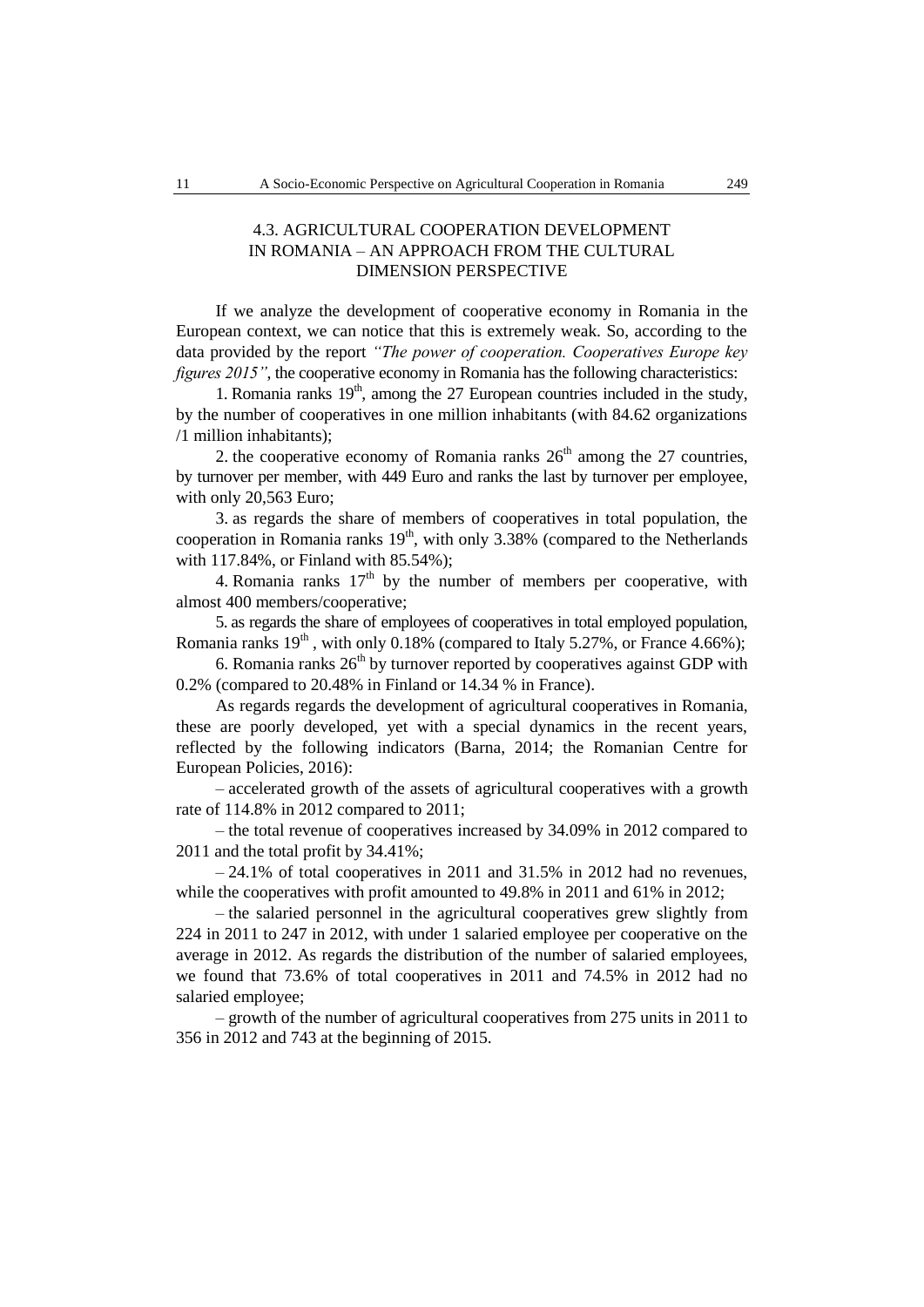There is an uneven distribution of agricultural cooperatives by regions, as it results from Table 4.

We can notice that 23% (171), out of the 743 agricultural cooperatives that were operational in early 2015, were found in the North-East development region, in the conditions when the regional average was 92.88 cooperatives and the county average was 17.69 cooperatives.

To identify possible causes for these uneven distributions, we analyzed certain cultural variables with values at regional level (Tables 5, 6 and 7).

| Region             | Total number<br>per region | County          | Number<br>of agricultural<br>cooperatives |
|--------------------|----------------------------|-----------------|-------------------------------------------|
|                    |                            | Bacău           | 9                                         |
|                    |                            | Botoșani        | 104                                       |
| North-East         | 171                        | Iasi            | 9                                         |
|                    |                            | Neamt           | $\overline{8}$                            |
|                    |                            | Suceava         | 27                                        |
|                    |                            | Vaslui          | 14                                        |
|                    |                            | Brăila          | 9                                         |
|                    |                            | Buzău           | 15                                        |
| South-East         | 97                         | Constanta       | 34                                        |
|                    |                            | Galați          | $\overline{8}$                            |
|                    |                            | Tulcea          | $\overline{3}$                            |
|                    |                            | Vrancea         | 28                                        |
|                    | 131                        | Arges           | 7                                         |
|                    |                            | Călărași        | $\overline{27}$                           |
|                    |                            | Dâmbovița       | 27                                        |
| South-Muntenia     |                            | Giurgiu         | 7                                         |
|                    |                            | Ialomița        | 19                                        |
|                    |                            | Prahova         | 14                                        |
|                    |                            | Teleorman       | 30                                        |
|                    |                            | Doli            | $\overline{21}$                           |
|                    | 57                         | Gorj            | $\overline{\mathbf{3}}$                   |
| South-West Oltenia |                            | Mehedinți       | 6                                         |
|                    |                            | Olt             | 18                                        |
|                    |                            | Vâlcea          | 9                                         |
|                    |                            | Arad            | 19                                        |
| West               | 57                         | Caraș-Severin   | 16                                        |
|                    |                            | Hunedoara       | 6                                         |
|                    |                            | Timiş           | 16                                        |
|                    |                            | Bihor           | 19                                        |
|                    |                            | Bistrița-Năsăud | 18                                        |
|                    |                            | Cluj            | 30                                        |
| North-West         | 117                        | Maramureș       | 12                                        |
|                    |                            | Satu Mare       | 25                                        |
|                    |                            | Sălaj           | 13                                        |

*Table 4* Agricultural cooperatives in Romania, 2015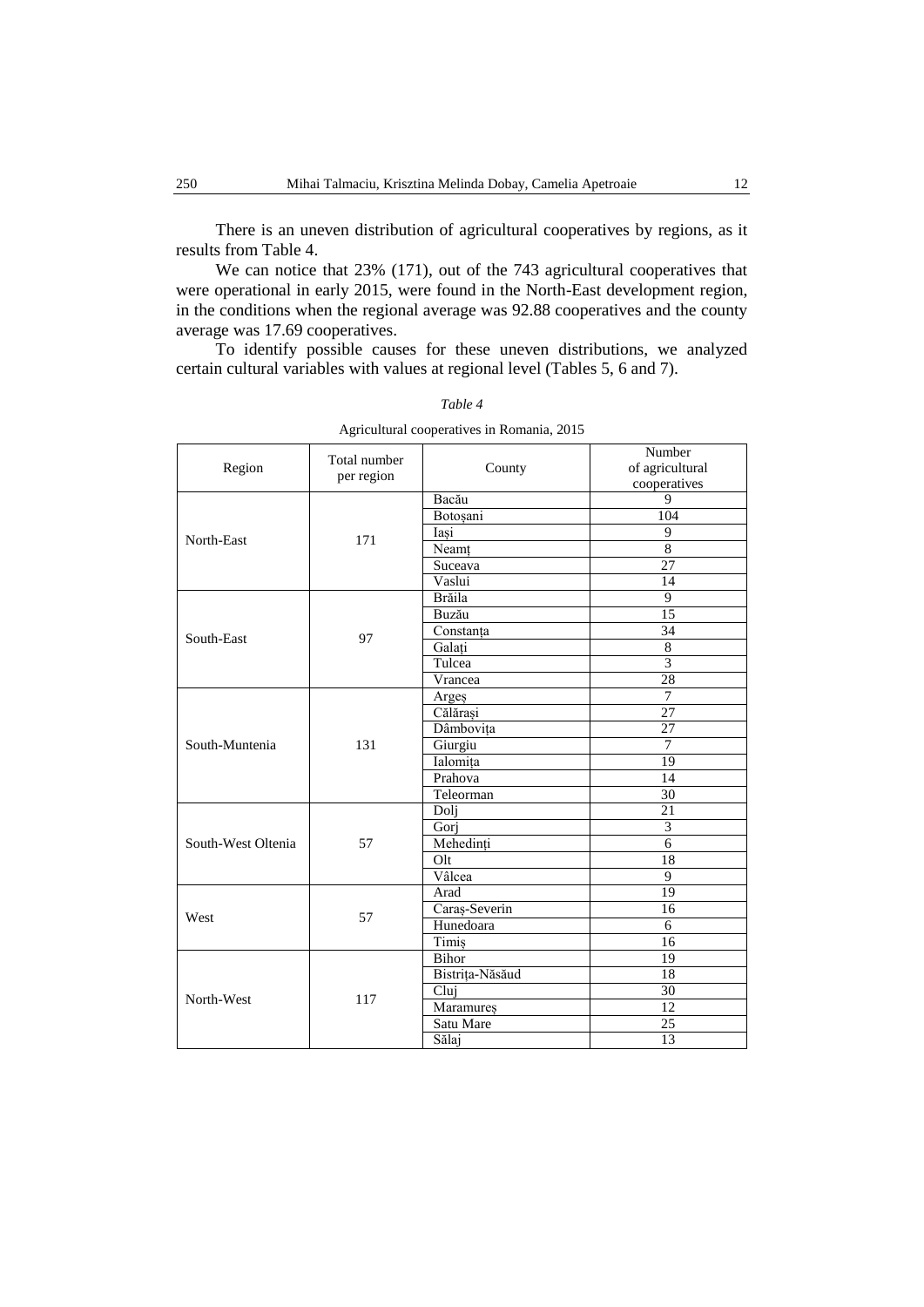|                 | 88  | Alba             | 15  |
|-----------------|-----|------------------|-----|
|                 |     | <b>Brasov</b>    | 32  |
| Center          |     | Covasna          |     |
|                 |     | Harghita         | 20  |
|                 |     | Mures            | 10  |
|                 |     | Sibiu            |     |
| Bucharest-Ilfov | 25  | <b>Bucharest</b> | 11  |
|                 |     | <b>Ilfov</b>     | 14  |
| Total Romania   | 743 |                  | 743 |

*Source*: authors' processing on the basis of data from the Romanian Center for European Policies – Agricultural Cooperatives – secondary analysis, http://www.crpe.ro/analiza-cantitativa-sectoruluiasociativ-agricol-romanesc/.

### *Table 5*

Inclination/propensity to association, % active members in profesional associations, self-help groups or mutual aid groups, church or religious organizations, other organizations

| Region             | Number of<br>agricultural<br>cooperatives | Profesional<br>associations | Self-help<br>groups,<br>mutual aid<br>groups | Church or<br>religious<br>organization | Other<br>oganizations |
|--------------------|-------------------------------------------|-----------------------------|----------------------------------------------|----------------------------------------|-----------------------|
| North-East         | 171                                       | 0.3                         | 3.5                                          | 12.8                                   | 0.4                   |
| South-Muntenia     | 131                                       | 2.7                         | 0.8                                          | 12.8                                   | 1.2                   |
| North-West         | 117                                       | 2.4                         | 0.0                                          | 15.1                                   | 0.0                   |
| South-East         | 97                                        | 1.4                         | 2.9                                          | 7.3                                    | 0.9                   |
| Center             | 88                                        | 3.8                         | 3.2                                          | 18.1                                   | 1.8                   |
| South-West Oltenia | 57                                        | 2.2                         | 0.7                                          | 3.2                                    | 0.6                   |
| West               | 57                                        | 3.9                         | 4.1                                          | 13.8                                   | 5.4                   |
| Bucharest-Ilfov    | 25                                        | 2.9                         | 3.9                                          | 4.1                                    | 1.2                   |
| Romania            | 743                                       | 2.3                         | 2.5                                          | 10.7                                   | 1.3                   |

*Source:* authors' processing based on World Values Survey Wave 6: 2010–2014 http://www.worldvaluessurvey.org/WVSOnline.jsp

From the data in Table 5, we can notice that the tendency of citizens to get actively involved in associations is very low. On the average, at national level, 4.2% of total respondents are actively engaged in various types of associations. We can notice a high share of people actively involved in church or religious associations. Regarding the propensity to association at regional level, no significant differences were found. The North-East region, where the highest number of agricultural cooperatives (171 units of total 743 at national level) existed in 2015, has the lowest share, among all the development regions, of people actively engaged in professional associations (0.3%) and in other types of associations (0.4%). Values above national average are found in the case of involvement in self-help groups (3.5%) and in church or religious organizations (12.8%).

As a trend, the share of people showing a tendency to be actively engaged in various types of associations is higher (above the national average) in the regions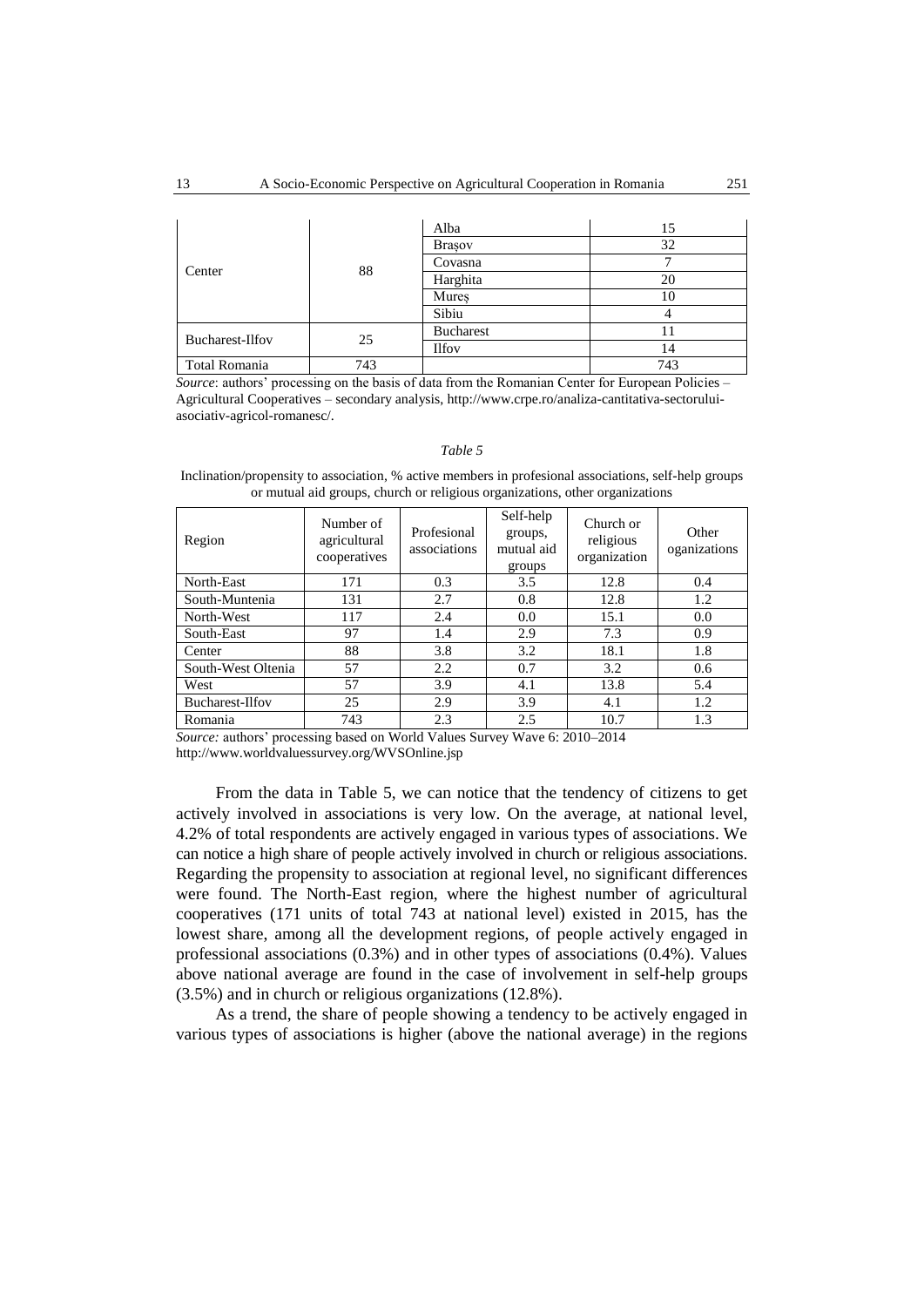with a lower number of agricultural cooperatives. At the same time, in the regions with the highest number of cooperatives, the active engagement in associations is lower than the national average. This leads to the conclusion that the relation between the tendency of people to get engaged in associations and the development of agricultural cooperatives at regional level cannot be explained by the people's propensity to association in Romania.

From Table 6, which presents the scores for the 4 variables expressing personal values on a Likert scale ("*I think I am an autonomous person";"It is important for me to be successful and acknowledged by others"; "It is important for me to be rich, have money and expensive clothes"; "It is important for me to do something for the benefit of the society"*), we can draw the following conclusions: in all the regions, the values show the people's propensity to autonomy in the investigated sample, while success and recognition are considered to be important; there is a clear openness towards getting engaged in actions for the benefit of society and low importance is attributed to accumulation of personal wealth.

| Fable |  |
|-------|--|
|-------|--|

Region Autonomous individual  $(-2 + 2)$ Importance attached to success  $(-3 + 3)$ Importance attached to personal wealth  $(-3 +3)$ Actions for the good of society  $(-3 +3)$ North-East 1.2 South-Muntenia 1.0 0.6 1.0 -0.8 1.1 North-West 0.3 0.6 -1.1 0.7 South-East 0.8 0.8 -1.1 1.1 1.1 Center  $0.7$   $0.5$   $-1.2$   $1.2$ South-West Oltenia 0.8 0.9 -0.7 1.1<br>West 0.3 0.7 -1.3 1.0 West  $0.3$   $0.7$   $-1.3$   $1.0$ Bucharest-Ilfov 0.3 1.1 -1.1 1.4 Romania (1.1 0.5 0.8 -1.0 1.1

*Source:* authors' processing based on World Values Survey Wave 6: 2010–2014 http://www.worldvaluessurvey.org/WVSOnline.jsp

According to the data in Table 7, the level of trust is very low in all the development regions. As in the case of propensity to association or of individual/ personal values, there are no significant regional differences in the degree of trust. The highest values were found in trusting neighbours, i.e. 0.96 (national average). The highest values in trusting neighbours were found in the regions Center (1.18), North-West (1.08), South-East (1.05) and South-West Oltenia (1.00). In these regions, we found the highest levels of trust in known and unknown people.

Individual/personal values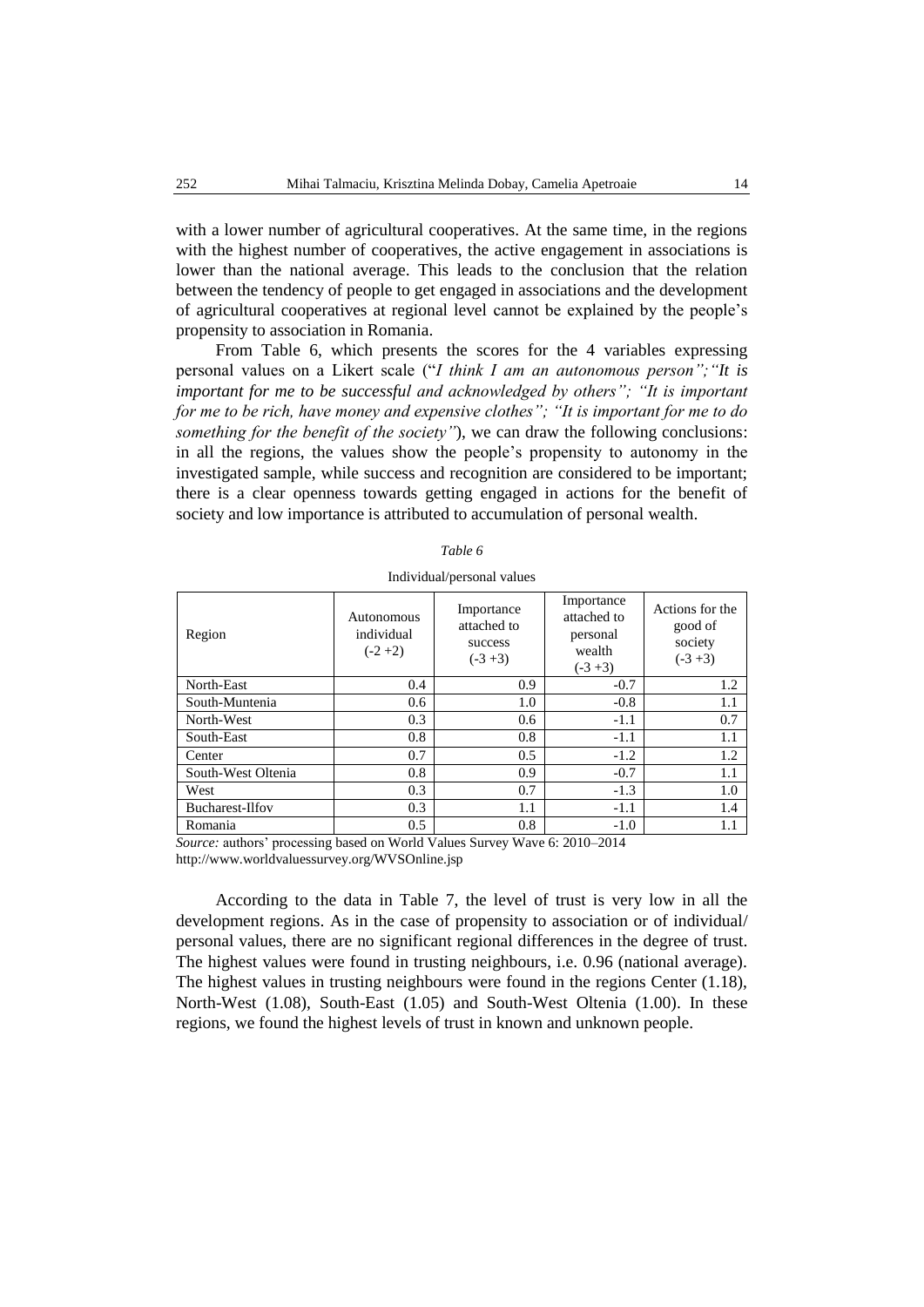#### *Table 7*

#### Level of trust

| Region               | People you<br>know<br>personally<br>$(-2+2)$ | Unknown<br>persons<br>$(-2+2)$ | Your<br>neighbourhood<br>$(-2+2)$ | Most<br>people can<br>be trusted<br>(% ) | Degree of<br>suspicion<br>$(1 - high,$<br>$10$ -low) |
|----------------------|----------------------------------------------|--------------------------------|-----------------------------------|------------------------------------------|------------------------------------------------------|
| North-East           | 0.08                                         | 0.03                           | 0.83                              | 8.55                                     | 4.80                                                 |
| South-Muntenia       | 0.27                                         | 0.12                           | 0.90                              | 9.86                                     | 5.10                                                 |
| North-West           | 0.10                                         | 0.09                           | 1.08                              | 7.26                                     | 4.90                                                 |
| South-East           | 0.10                                         | 0.21                           | 1.05                              | 9.03                                     | 5.40                                                 |
| Center               | 0.28                                         | 0.23                           | 1.18                              | 6.80                                     | 5.20                                                 |
| South-West           |                                              |                                |                                   |                                          |                                                      |
| Oltenia              | 0.15                                         | 0.32                           | 1.00                              | 8.62                                     | 5.30                                                 |
| West                 | $-0.14$                                      | 0.07                           | 0.88                              | 1.62                                     | 3.90                                                 |
| Bucharest-Ilfov      | 0.05                                         | 0.03                           | 0.89                              | 7.01                                     | 4.60                                                 |
| Romania<br>$\cdot$ 1 | 0.12<br>$\blacksquare$                       | 0.13<br><b>TTT 11TT1</b>       | 0.96<br>$\sim$<br><b>TTT</b>      | 7.70<br>2.0010.0011                      | 5.02                                                 |

*Source:* authors' processing based on World Values Survey Wave 6: 2010–2014 <http://www.worldvaluessurvey.org/WVSOnline.jsp>

The North-East region is characterized by the lowest levels of trust in neighbours and unknown people (0.83 and 0.03 respectively) and among the lowest level of trust in known people (0.08). On the average, at national level, only 7.7% out of total respondents show trust in most people. From this perspective, the regions with the highest number of cooperatives have values above the national average: North-East 8.55% and South-Muntenia 9.86%. Values under national average are found in the regions with a low number of agricultural cooperatives: West (1.62%), Center (6.8%) and Bucharest Ilfov (7.01%).

Generally, the low level of trust and the high level of suspicion towards the honesty of people, at national level, can explain to some degree the poor development of agricultural cooperation in Romania. Yet, if we consider the development of agricultural cooperatives at regional level, there is no obvious relation between their development and the level of trust. This leads us to the conclusion that in the case of development regions in Romania, the development of cooperatives cannot be explained by regional cultural differences, but rather by other factors.

In the attempt to identify the reasons that lie at the basis of association in the North-East region, we analyzed the data available at county level. Thus, we built a database comprising information from official documents available online, on the web sites of public institutions, and thus obtained a nominal list of agricultural cooperatives from the 6 counties of the North-East region. Each entry from the list was checked afterwards on the basis of information from the website of the Ministry of Public Finance. The results are presented in Table 8.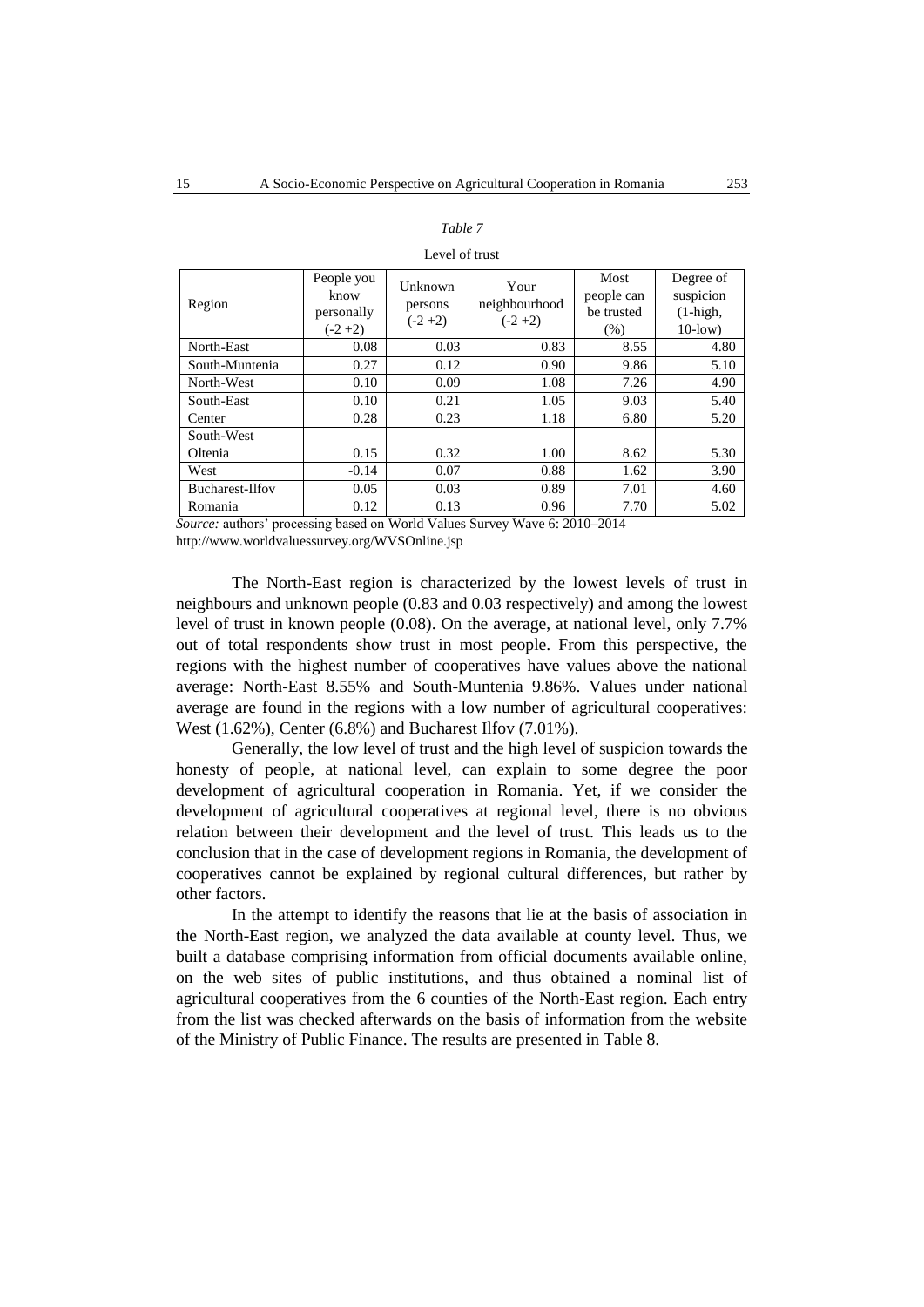### *Table 8*

Agricultural cooperatives in the North-East Region of Romania, 2016

| County                            | Number of<br>agricultultural<br>cooperatives | Inactive | Active | % of active<br>cooperatives |
|-----------------------------------|----------------------------------------------|----------|--------|-----------------------------|
| Bacău                             | 8                                            | 3        |        | 62.50                       |
| Botoşani                          | 105                                          | 55       | 50     | 47.62                       |
| Iași                              | 14                                           |          | 10     | 71.43                       |
| Neamt                             | 8                                            | 4        |        | 50.00                       |
| Suceava                           | 34                                           | 11       | 23     | 67.65                       |
| Vaslui                            | 12                                           |          |        | 58.34                       |
| <b>Total North East</b><br>Region | 181                                          | 82       | 99     | 54.70                       |

*Source:* authors' processing based on the County Agricultural Directorates' websites, on information from the agricultural public consultancy offices and on the official website of the Ministry of Public Finance

It resulted that half of the agricultural cooperatives registered at regional level were not active in 2016, i.e they failed to file a report in 2015, declared that they had no operations and issued decisions to dissolve the company or suspended their operations.

Out of the 50 active cooperatives in Botosani county, for instance, 38% have the mixed farms as main type of business operation (Table 9).

In the case of Suceava county (the second county by number of agricultural cooperatives in the regional ranking), half of the active agricultural cooperatives have sheep and goat raising or mixed farming as main business types (Table 10).

#### *Table 9*

The agricultural cooperatives from Botoșani county by main economic activities

| Main activity (NACE)                                                | Number of cooperatives |
|---------------------------------------------------------------------|------------------------|
| Mixed farming (crop production combined with raising of animals)    | 19                     |
| Wholesale trade with cereals, seeds, fodder and unprocessed tabacco |                        |
| Raising of cattle for milk production                               | 5                      |
| Support activities for crop production                              | 3                      |
| Support activities for animal production                            | 3                      |
| Growing of cereals (except for rice), pulses and oilseeds           | 2                      |
| Growing of vegetables and melons, roots and tubers                  |                        |
| Raising of sheep and goats                                          |                        |
| Processing and preservation of fruit and vegetables                 |                        |
| Raising of other animals                                            |                        |
| Growing of pome fruits and stone fruits                             |                        |
| Wholesale trade with milk products, eggs, oils and edible fats      |                        |

*Source:* authors' processing based on data from the official website of the Ministry of Public Finance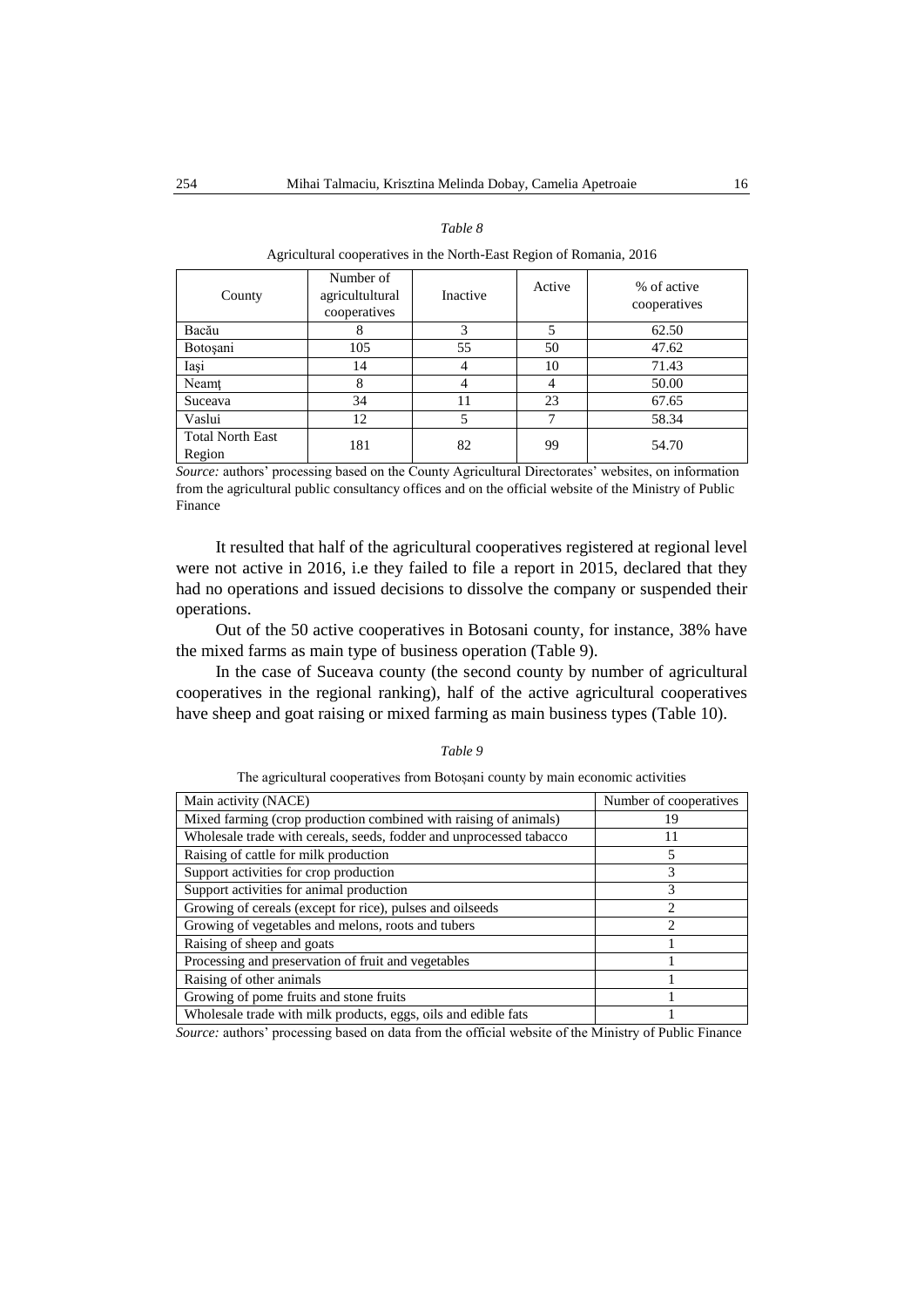| Table 1 |  |
|---------|--|
|---------|--|

The agricultural cooperatives from Suceava county by main economic activities

| Main activity (NACE)                                                          | Number of    |  |
|-------------------------------------------------------------------------------|--------------|--|
|                                                                               | cooperatives |  |
| Raising of sheeps and goats                                                   |              |  |
| Mixed farming (crop production combined with raising of animals)              |              |  |
| Raising of pigs                                                               | 3            |  |
| Raising of other animals                                                      | 2            |  |
| Raising of cattle for milk production                                         |              |  |
| Growing of vegetables and melons, roots and tubers                            |              |  |
| Processing and preservation of fruit and vegetables                           |              |  |
| Operations in the trade with agricultural raw products, live animals, textile |              |  |
| raw materials and semi-finished products                                      |              |  |
| Newly established in 2016                                                     |              |  |

*Source:* authors' processing of data from the official website of the Ministry of Public Finance

In 2016, at the level of the region, a new visible phenomenon emerged, favouring association, i.e. the setting up of agricultural cooperatives. Thus, according to the information from the Ministry of Public Finance website, 7 agricultural cooperatives were established in Iași County, 3 in Bacău county, 3 in Vaslui county, etc.

Out of the factors that could influence association and cooperation, we should mention the financial mechanisms by which the state, the European Union respectively, supports agricultural producers. So, the evolution of association forms in the livestock raising sector has been influenced by the legal provisions for accessing direct payments for pastures and meadows.

There are also market measures and market intervention measures referring to associative forms, such as: financial aid for vegetable and fruit producer groups and the National Apiculture Program that can be accessed only by associations. The aid for purchasing milk cooling tanks can be also accessed only through associations.

As we could notice more than 20 years ago (Dobay, 1996), the cooperative movement can be successful if the state does not get excessively involved in the activity of cooperatives, but it provides the proper legal framework, support to the professional training of managers and cooperative managers, respectively. Later on, the legislation was modified and supplemented so that presently it provides the opportunity to distribute funds accessed from the state budget or European funds (aimed for direct payment schemes, national transitory aids and compensattory measures for rural development applicable to agricultural land, provided under the National Rural Development Program 2014–2020) by the agricultural cooperatives, for the cooperative members. It also provides tax facilities (exemption from paying tax on profit, revenue, property, land rent and other types of aid from the state budget or European funds) awarded to agricultural cooperatives that have not fragmented their farmland and are also applied to producer groups/organizations.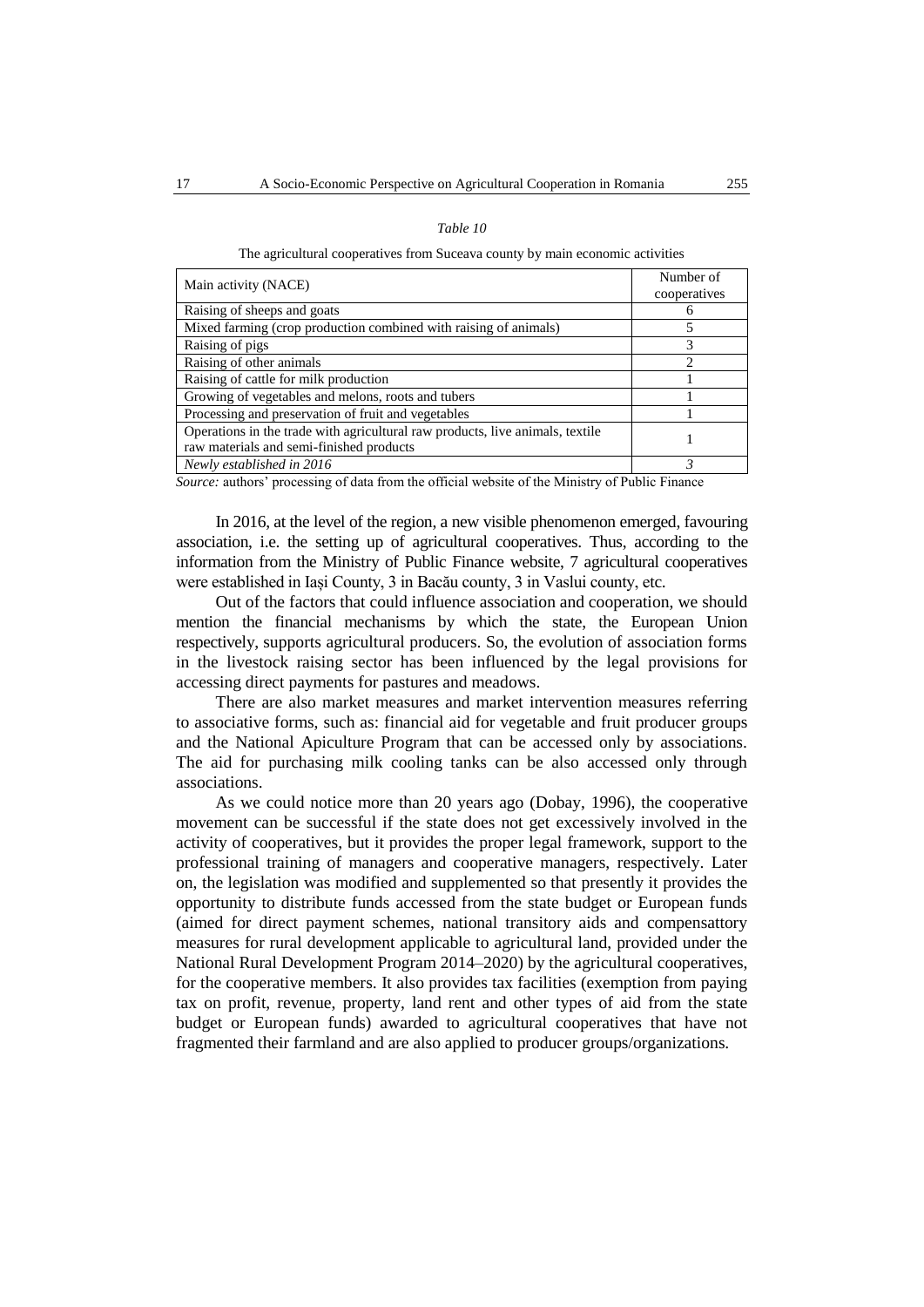### **5. CONCLUSIONS**

From the perspective of national cultural dimensions, we can draw the profile of countries with developed cooperative movement. These are countries characterized by low power distance, focused on social relations and democratic management and great focus on communication between managers and their members. These are mainly individualist countries, where freedom of speech and thought prevails and the cooperative members are treated equally. At the same time, the long-term strategic orientation prevails, the focus is laid on the position acquired on the market and on long-term profit-making and there is a concern for promoting long-term personal relations, while managers, members and employees share the same aspirations and their behaviour is oriented towards moderation. These are indulgent societies that assign high importance to freedom of speech, flexible gender roles, the tasks being equally distributed among partners.

These cultural dimensions leave a mark on the way cooperative principles are put into practice: free and voluntary association, economic democracy, autonomy, transparency, self-help, cooperation among cooperatives and concern for the community.

From the analysis of cultural dimensions, in Romania's case, it results that there is a great power distance, with no real democratic control of members, the propensity to collectivism shows that people are more interested in the social rather than economic aspects of cooperation. Long-term orientation prevails, which favours cooperation development, but there are also aspects showing preference for restraint and tendency to establish interpersonal relations based on strict social norms. Gender roles are strict and the freedom of speech is not viewed as essential. From this perspective, the conditions of a socio-cultural environment favourable to cooperation development are not met.

By regions, there are no significant differentiations of the values of the analyzed cultural dimensions. Therefore, the active involvement in organizations of associative type is low; there is a slight tendency towards autonomy and availability to get involved in actions that benefit the society. The general level of trust is the only cultural dimension for which there are exact data regarding the existence of a direct link between the number of agricultural cooperatives at regional level and the general value of the indicator. The national cultural values are more significant for the development of agricultural cooperatives. Generally, the low level of trust and the high level of suspicion towards people's honesty at national level may partially explain the poor development of agricultural cooperation in Romania.

This leads us to the conclusion that in the case of the development regions in Romania, the development of cooperation cannot be explained by regional cultural differences but rather by other factors. In this regard, the study should be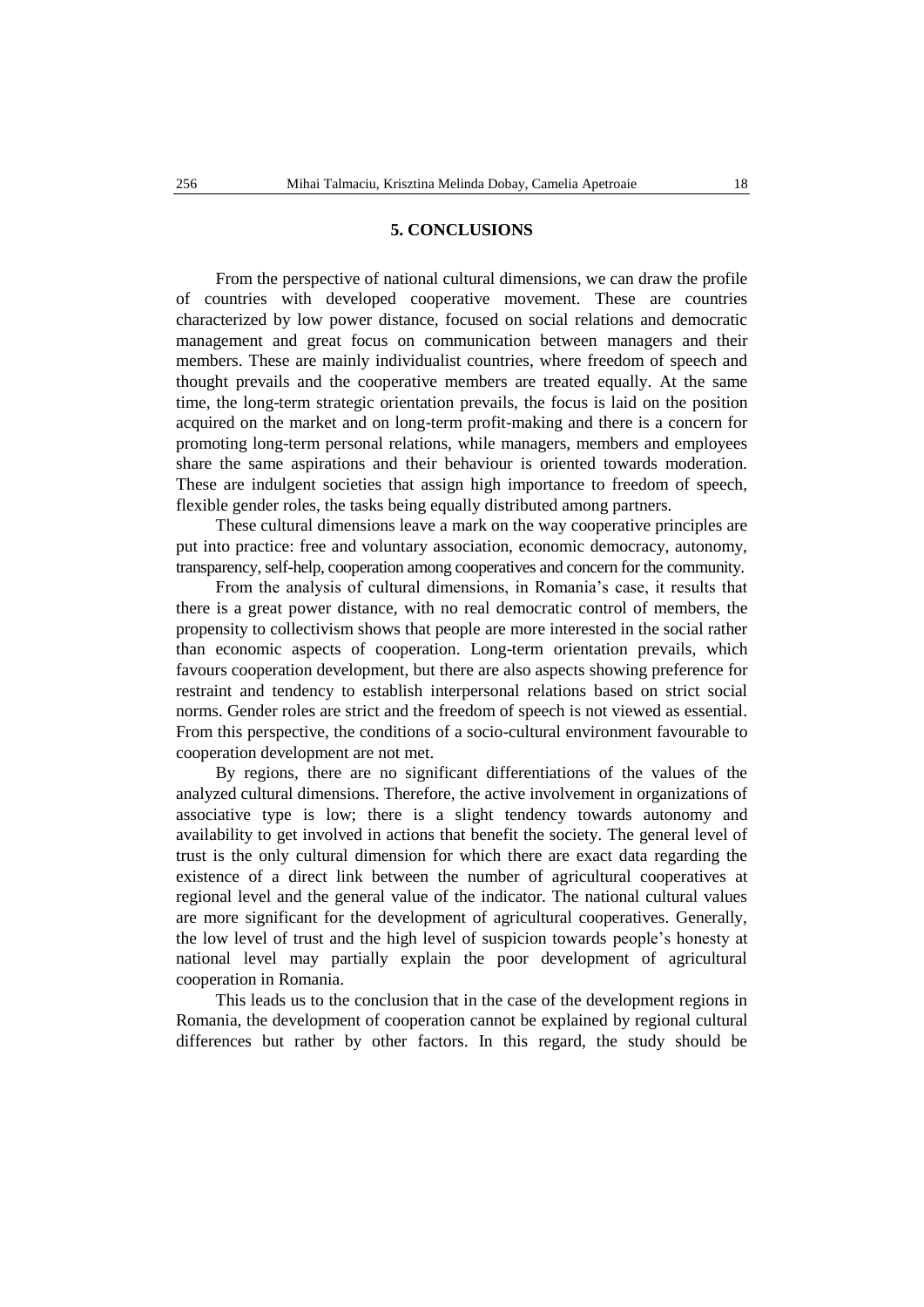completed by other factors that should reflect other cultural values specific to the economic behaviour: entrepreneurial culture, attitude towards work, openness to new ideas, innovative spirit, etc. At the same time, it is necessary to analyze certain indicators that better reflect the development of cooperation and association in the rural area.

#### **REFERENCES**

- 1. Barna Cristina, (2014), *Atlasul economiei sociale,* Institutul de Economie Socială, București.
- 2. Borgen S.O., (2001), *Identification as a trust-generating mechanism in cooperatives*. Annals of Public and Cooperative Economics, 72(2), 208–228.
- 3. Dobay Krisztina Melinda (1996), *Cooperația în mediul rural*, în Gavrilescu, D. (coord.), *Restructurarea agriculturii și tranziția rurală în România*, SC AGRIS – Redacția revistelor agricole SA, București, 1996, 110–128.
- 4. Fahlbeck E., (2007), *The horizon problem in agricultural cooperatives—only in theory?*, in K. Karantininis & J. Nilsson (Eds.), *Vertical markets and cooperative hierarchies*. (pp. 255–274). Dordrecht: Springer.
- 5. Hansen M.H., Morrow Jr. J.L., Batista J.C., (2002), *The impact of trust on cooperative membership retention, performance and satisfaction: An exploratory study*, International Food and Agribusiness Management Review, 5, 41–59.
- 6. Hofstede G., (1980), *Culture's Consequences: International Differences in Work-related Values*, Sage, Newbury Park, CA.
- 7. Hofstede G., Hofstede G. I., Minkov M., (2010), *Cultures and organizations. Software of the Mind. Intercultural cooperation and its importance for survival,* McGraw Hill companies New York USA.
- 8. James Jr. H.S., Sykuta M.E (2005), *Property rights and organizational characteristics of producer-owned firms and organizational trust*, Annals of Public and Cooperative Economics, 76(4), 545–580.
- 9. James Jr. H.S., Sykuta M.E, (2006), *Farmer trust in producer- and investor-owned firms: Evidence from Missouri corn and soybean producers*. Agribusiness, 22(1), 135–153.
- 10. Mueller S.L., Thomas A.S., (2001), *Culture and entrepreneurial potential: a nine country study of locus of control and innovativeness*, Journal of Business Venturing, Vol. 16.
- 11. Osterberg P., Nilsson J., (2009), *Members' perception of their participation in the governance of cooperatives: The key to trust and commitment in agricultural cooperatives, Agribusiness vol. 25* (2) 181–197, Wiley Periodicals Inc., DOI 10.1002/agr.20200.
- 12. Robinson L., Lifton D., (1993), *Convincing growers to fund cooperative marketing activities: Insights from the New York wine grape industry*, Agribusiness, 9(1), 65–76.
- 13. Siebert J.B., (1994), *Co-ops: What farmers think!,* Berkeley, CA: University of California, Department of Agricultural and Resource Economics, Center for Cooperatives.
- 14. Talmaciu M. (2005) *Cooperația în politica agricolă contemporană*, Editura Junimea, Iași.
- *15.* Toderiță Alexandra (2012) *Bune practici pentru asocierea sustenabilă în agricultură,*
- 16. *CRPE Policy Memo nr. 27, noiembrie 2012,* Centrul Român de Politici Europene [http://www.crpe.ro/unirea-face-puterea-modele-si-bune-practici-pentru-asocierea-sustenabila-in](http://www.crpe.ro/unirea-face-puterea-modele-si-bune-practici-pentru-asocierea-sustenabila-in-agricultura/%20%5blast)[agricultura/ \(last](http://www.crpe.ro/unirea-face-puterea-modele-si-bune-practici-pentru-asocierea-sustenabila-in-agricultura/%20%5blast) accesed on 03.12.2016).
- 17. Triandis H. C., (1995) *Individualism and Collectivism*, Boulder CO: Westview Press.
- 18. Weil D., (2007), *Economic Growth*, Pearson International Edition.